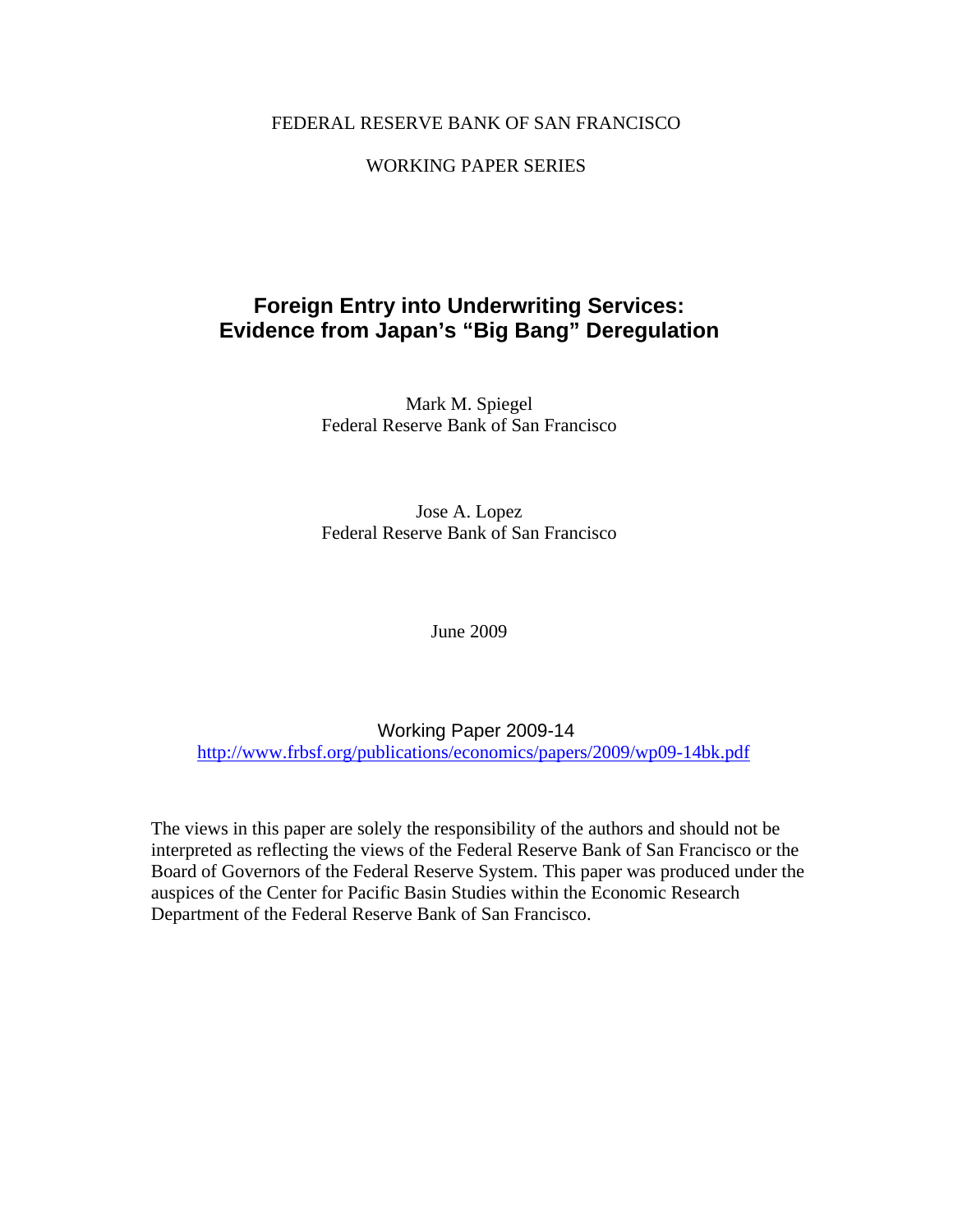# **Foreign Entry into Underwriting Services: Evidence from Japan's "Big Bang" Deregulation**

Jose A. Lopez and Mark M. Spiegel

Federal Reserve Bank of San Francisco

June 15, 2009

#### **ABSTRACT**

We examine the impact of foreign underwriting activity on bond markets using issuelevel data in the Japanese "Samurai" and euro-yen bond markets. Firms choosing Japanese underwriters tend to be Japanese, riskier, and smaller. We find that Japanese underwriting fees, while higher overall on average, are actually lower after conditioning for issuer characteristics. Moreover, firms tend to sort properly in their choice of underwriter, in the sense that a switch in underwriter nationality would be predicted to result in an increase in underwriting fees. Finally, we conduct a matching exercise to examine the 1995 liberalization of foreign access to the "Samurai" bond market, using yen-denominated issues in the euro-yen market as a control. Foreign entry led to a statistically and economically significant decrease in underwriting fees in the Samurai bond market, as spreads fell by an average of 23 basis points. Overall, our results suggest that the market for underwriting services is partially segmented by nationality, as issuers appear to have preferred habitats, but entry increases market competition.

*J.E.L. Classification:* F34, G21, G24 *Keywords:* underwriting, Japan, securities, euro-yen, Samurai, difference-in-differences

Corresponding authors: Economic Research Department, Federal Reserve Bank of San Francisco, 101 Market Street, San Francisco, CA, 94105. jose.a.lopez@sf.frb.org, mark.spiegel@sf.frb.org. Helpful comments were received from Yin Wong Cheung, Eiji Fujii, Hans Genberg, Galina Hale, Takeo Hoshi, Charles Horioka, Chris James, Oscar Jorda, Anil Kashyap, Matthew Slaughter, Rob Shimer, and Yishay Yafeh, as well as seminar participants at the NBER Japan Group, and the Hong Kong Monetary Authority. Christopher Candelaria provided excellent research assistance. The views in this paper are solely the responsibility of the authors and should not be interpreted as reflecting the views of the Federal Reserve Bank of San Francisco or the Board of Governors of the Federal Reserve System.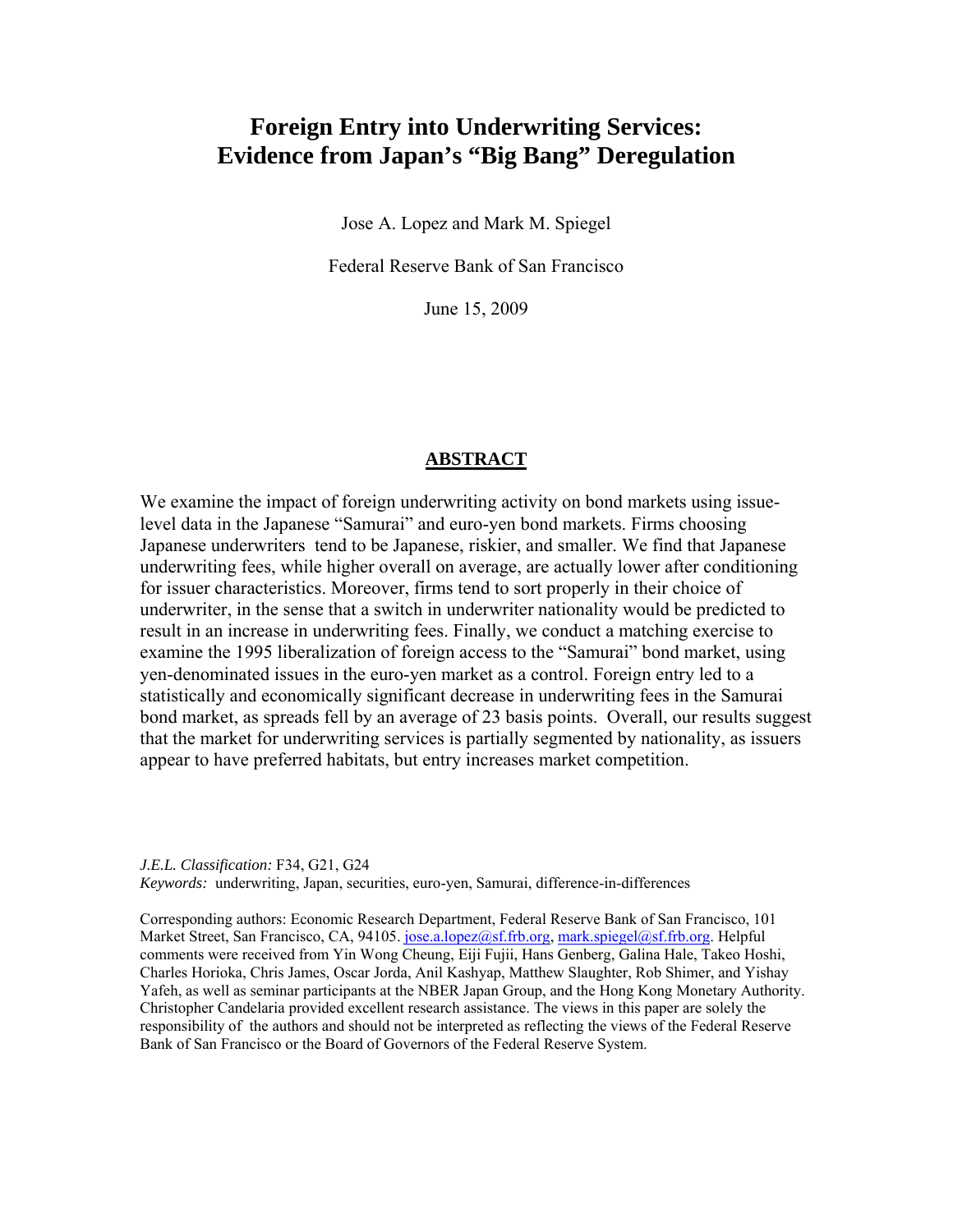## 1**. Introduction**

In 1996, Japanese Prime Minister Hashimoto announced a "big bang" set of reforms aimed at preventing further deterioration of Japanese financial markets and retaining Tokyo's place as a leading world financial center. One important component of the "big bang" reforms concerned opening Japanese securities markets to foreign participants. Various restrictions that had limited the activities of foreign issuers and underwriters were repealed during the 1990s, with restrictions on foreign participation in underwriting in the Samurai market being removed in mid-1995. While the pace of reform certainly accelerated subsequent to the 1996 announcement, the "big bang" deregulations are better perceived as the culmination of a long process of reforms that began long before the 1990s, but accelerated during that turbulent period [Hoshi and Kashyap (2001)].

The lifting of restrictions on foreign competition in Japanese securities markets was controversial. Japanese securities markets had already been liberalized in 1993, with the entry of Japanese commercial banks into underwriting services [Yasuda (2007)]. Underwriting activity was an important source of profitability for Japanese commercial banks experiencing pressure from bad loans associated with the collapse of the asset bubble at the start of the decade.

Japanese investment banks were also under pressure, partly due to the entry by commercial banks into underwriting activity earlier in the decade, but also because of the poor overall performance of the Japanese economy. These pressures culminated in the failures of Yamaichi and Dai-Ichi Securities in October of 1997. The poor conditions faced by Japanese investment banks, combined with the relatively rapid success of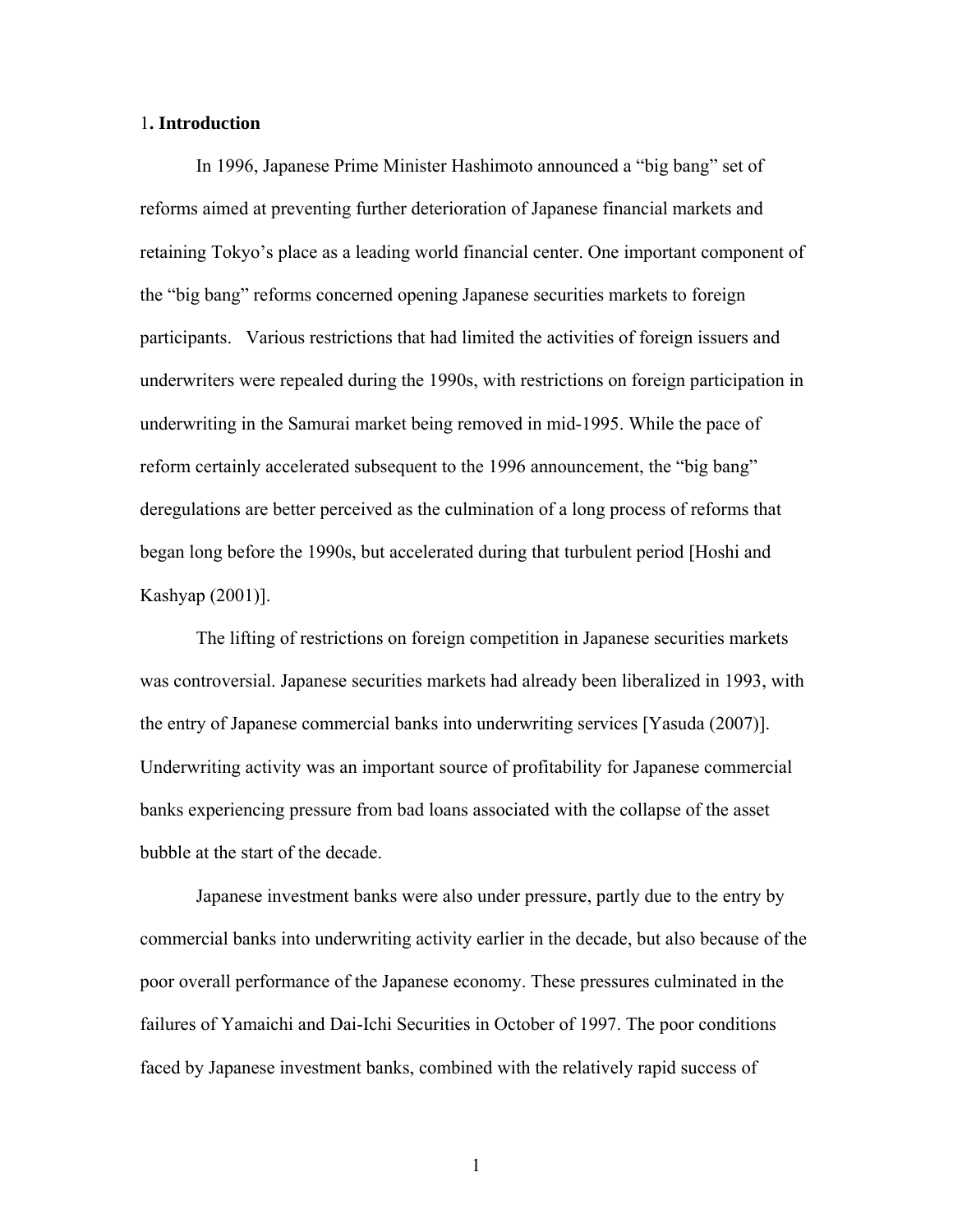foreign underwriters in achieving substantial market share in Japanese securities markets, have led some to question whether Japanese securities markets will suffer from the socalled "Wimbledon effect," a term sometimes applied to the London securities market, where robust domestic financial activity is primarily underwritten by foreign investment banks [e.g. Pohl (2002)].

This paper examines the impact of foreign entry into Japanese underwriting activity subsequent to the "big bang" liberalizations of the 1990s, using data on yendenominated bonds in the Japanese Samurai and euro-yen markets.<sup>1</sup> We first examine the characteristics of issues underwritten by domestic (Japanese) and foreign (non-Japanese) or mixed underwriters and the implications of issuer choice for underwriting fees in these three markets from 1996-2001, the period over which foreign underwriters had access to these markets. We use a two-step procedure, acknowledging the fact that the choice of domestic versus foreign underwriter is likely to reflect firm characteristics. We then examine the implications of using a foreign underwriter after conditioning for the factors leading to the issuing firm's underwriter choice. Surprisingly, despite the fact that fees charged by Japanese underwriters are larger on average, we find that in most cases underwriting fees were increasing in the choice of a foreign underwriter at statistically and economically significant levels after conditioning for issuer characteristics.

We then allow the firms that chose foreign or Japanese underwriters to differ more markedly, using the endogenous switching regressions technique employed by Fang (2005) and Song (2007). Using this methodology, we find that the question of whether foreign or Japanese underwriters are "cheaper" is poorly-posed. Instead, we find that

 $\overline{a}$ 

<sup>&</sup>lt;sup>1</sup> The domestic and euro-yen markets include issues by both Japanese and foreign firms. The Samurai market is a yen-denominated securities market located in Japan that specializes in issues by foreign firms.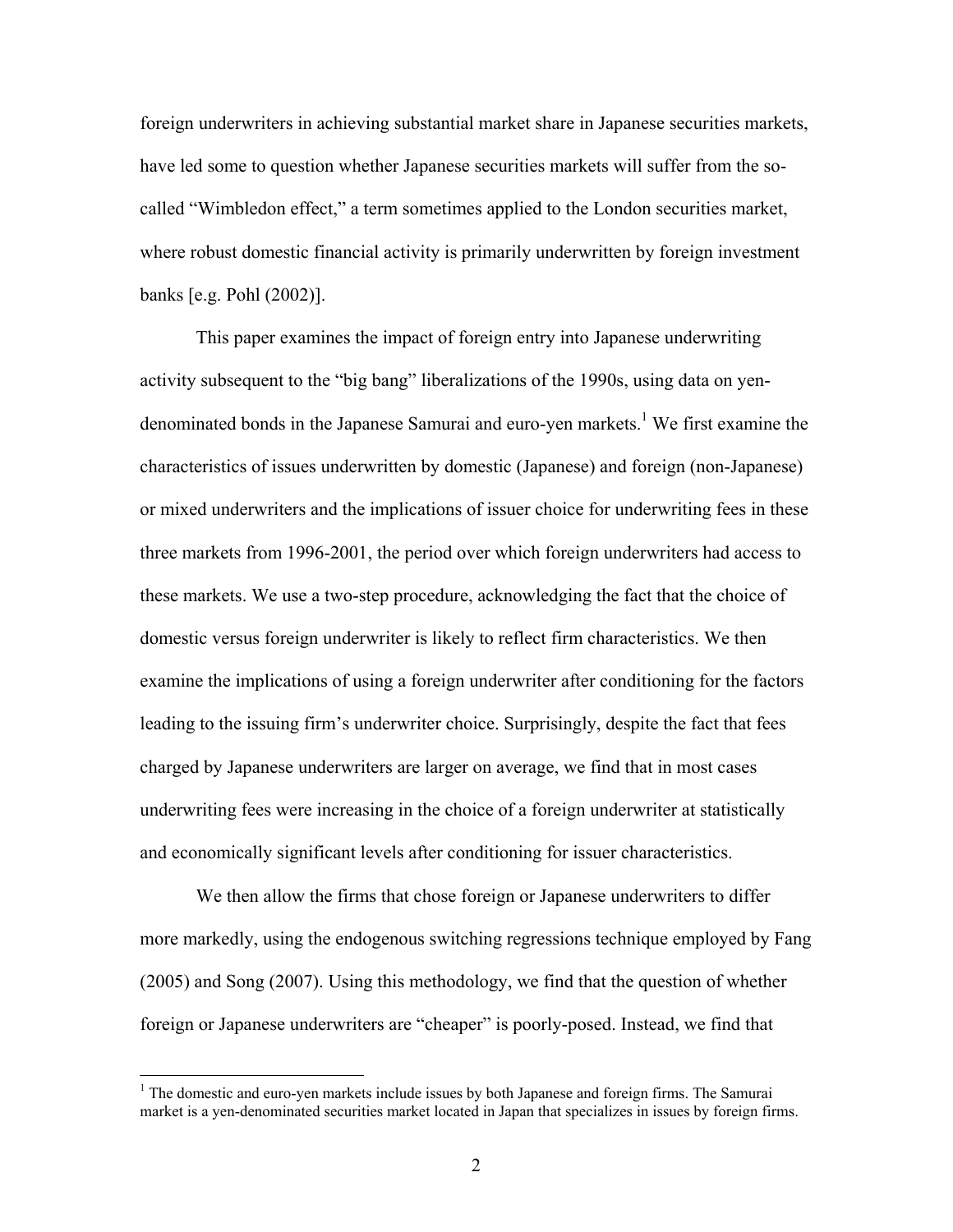firms that chose to issue with Japanese underwriters would be predicted to face higher fees on average by switching to foreign underwriters. The same could also be said for firms issuing with foreign underwriters. In other words, Japanese and foreign underwriters in these markets appear to specialize in servicing specific bond issues in which they enjoy a comparative advantage. $2$ 

To further investigate the impact of foreign entry into these markets, we turn in the final part of the paper to the liberalization of the Samurai securities market in 1995 that allowed foreign firms to participate in underwriting activities in this market. [Packer and Reynolds (1997)] This deregulation of the Samurai market provides a natural experiment to investigate the impact of allowing access to foreign underwriters. Of course, the Japanese experience of the latter half of the 1990s was anything but tranquil, and other events that could affect the terms of bond issues were also taking place. To control for this, we conduct a matching test of the impact of opening up the Samurai market, using the terms faced by foreign issuers in the euro-yen market as a control. In contrast to the Samurai market, foreign underwriters had been underwriting yendenominated bonds in the euro-yen market since the beginning of the decade. As the Samurai market is limited to foreign issuers as well, our experiment matches foreign issuers in yen-denominated debt in the Samurai market to similar foreign issuers of bonds in the euro-yen market to gauge the implications of the policy change. Our results suggest that opening up the Samurai market to foreign underwriters resulted in a statistically and economically significant reduction in underwriting fees. These results are shown to be

 $\frac{1}{2}$  Note that Carey and Nini (2007) found similar differences between borrower and lender activities by nationality in the syndicated loan market for the U.S. and Europe.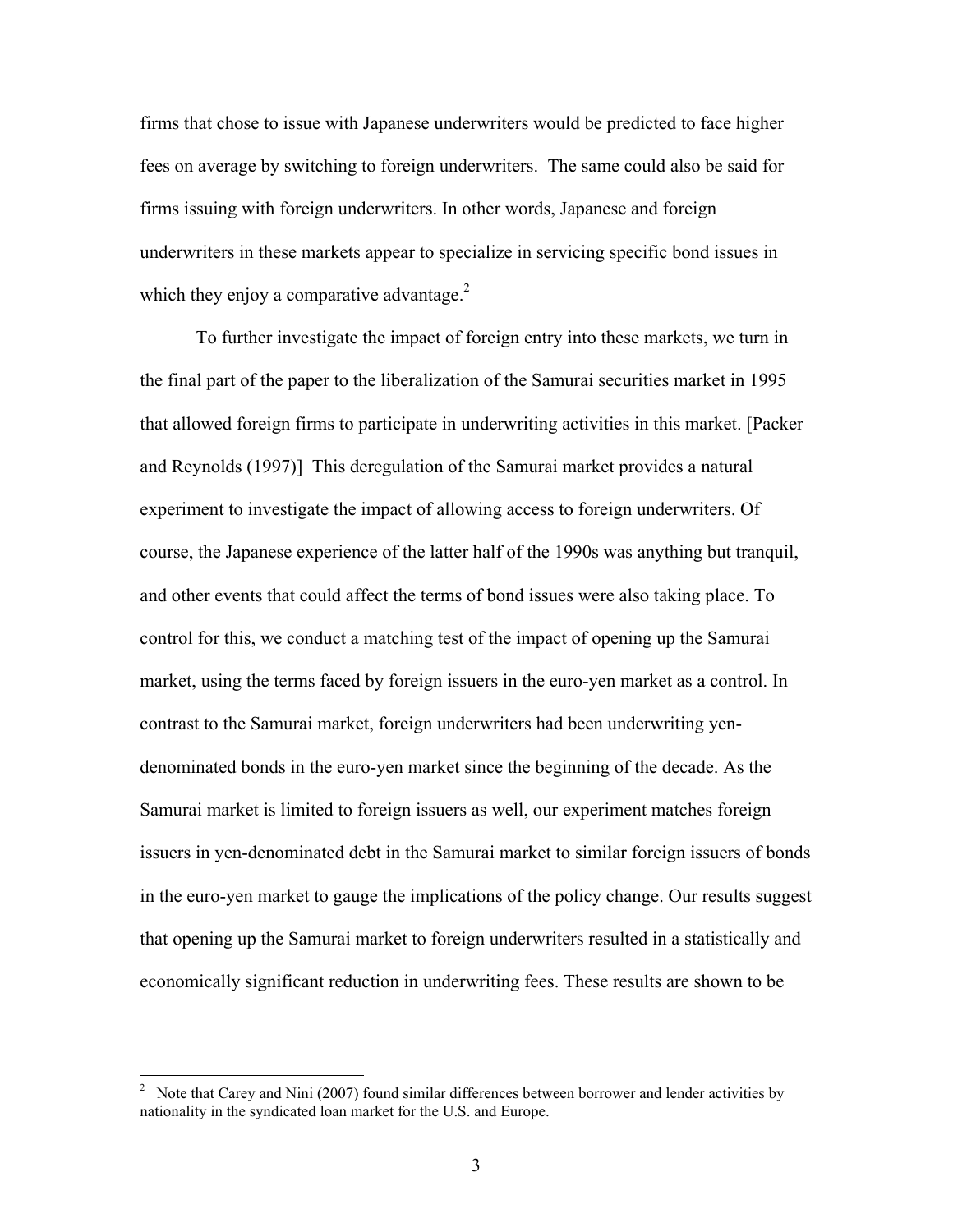robust to a variety of matching techniques, including variants of Mahalanobis and propensity scoring matching.

The remainder of this paper is divided into seven sections. Section 2 reviews the literature concerning underwriter choice and the determination of underwriter fees. Section 3 discusses our data set. Section 4 examines the determinants of choosing a domestic or foreign underwriter using various regression techniques. Section 5 examines the implications of underwriter choices on fees. Section 6 conducts our difference-indifferences test concerning the liberalization of the Samurai bond market. Section 7 concludes.

## **2. Previous Literature**

#### *2.1. Underwriter Choice and its Implications*

 There is a large literature on underwriter reputation and outcomes in equity initial public offerings (IPOs). Carter and Manaster (1990) introduced a model of underwriting services with heterogeneous "prestige" levels for underwriters, measured empirically by revealed hierarchy in the "tombstone announcements" for IPOs. They find that low risk firms choose more prestigious underwriters to reveal their relative safety and avoid underpricing. James (1992) develops a model where underwriters invest in costly information-gathering activities that assist in subsequent underwritings. This implies that underwriters should charge lower spreads to firms that make subsequent issues. These predictions are confirmed in empirical tests of equity IPOs in the United States. Fernando et al. (2005) modeled underwriter choice as a two-sided matching activity. Their model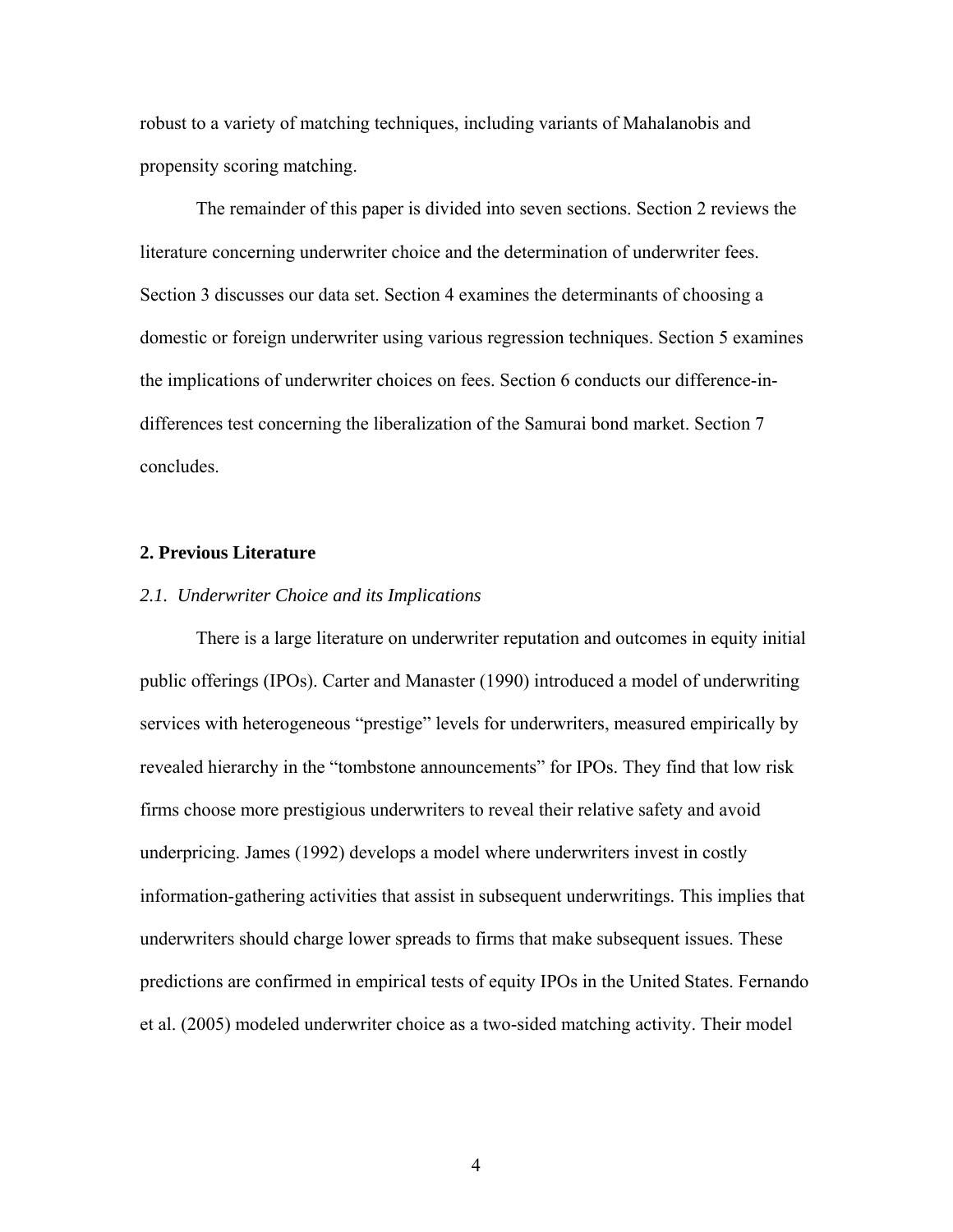predicts that superior underwriters will service more borrowers, but that the market share of less able underwriters will increase as the overall size of the market increases.

For bond underwriting in the U.S., Fang (2005) argued that underwriting firms will specialize among their clientele according to their reputation levels. In particular, higher reputation underwriters are predicted to specialize in underwriting higher-quality firms and charge higher fees than underwriters with lesser reputations. She finds that more reputable underwriters in the U.S. domestic bond market obtained lower bond yields for and charged higher fees to their bond-issuing clients, but the issuer received higher net proceeds overall. She concluded that underwriter reputation generates rents and thus incentives for underwriters to remain reputable.

 Another question addressed in the literature is the effect of banking relationships on underwriter choice, and the implications for financial liberalization resulting in entry into underwriting. Kroszner and Rajan (1994) find that banking relationships did not lead to poor decisions in securities underwriting in the United States prior to the imposition of the Glass-Steagall Act in 1933. Following commercial bank entry into bond underwriting in 1989 in the U.S., Yasuda (2005) finds that bank relationships have a positive impact on underwriter choice. Yasuda (2007) finds similar results for the deregulation of the Japanese domestic bond market in 1993 that permitted commercial banks to underwrite corporate bonds.

Overall, however, the bulk of the evidence suggests that liberalization does have a pro-competitive impact, as in Gande, et al (1999) and Kim, et al (2008), who find that commercial bank entry into underwriting services in the U.S. reduced underwriter spreads.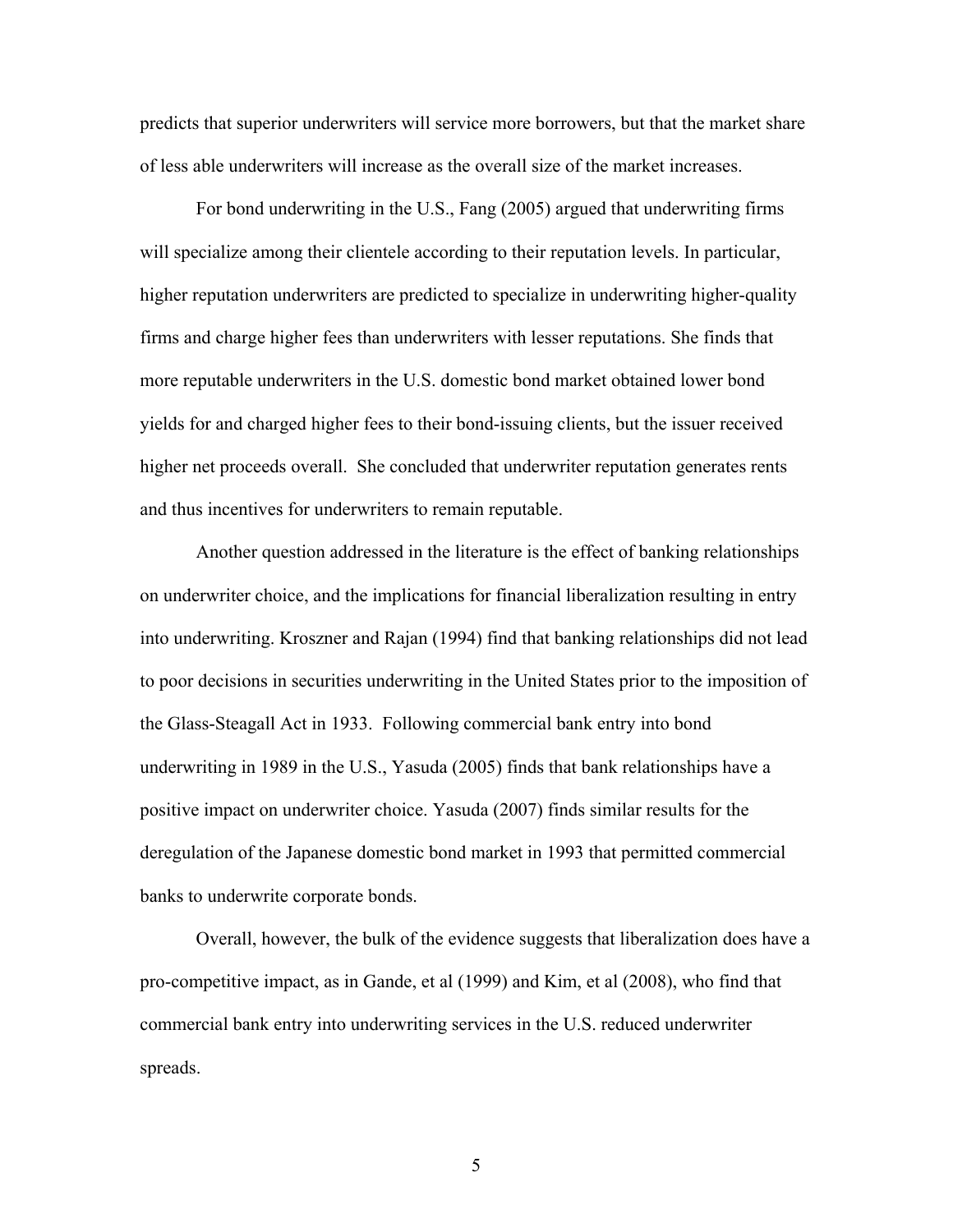## *2.2. Liberalization of the Japanese bond markets*

The Japanese Ministry of Finance began liberalizing its bond markets during the 1980s. For example, as noted by Nishi and Vergus (2007), foreign firms were first permitted to underwrite euro-yen bonds in 1984. The most far-reaching deregulatory step was the 1992 Financial Institution Reform Act that effectively dismantled the separations between the sectors of the financial industry; i.e., commercial banks, investment banks and insurance firms. For more detailed descriptions, see Hoshi and Kashyap (1999), de Jong et al. (2005), and Yasuda (2007).

The 1992 Act also liberalized access by foreign firms to all three yendenominated bond markets, although there was not an immediate increase in foreign underwriting activity. In fact, the first Samurai bond underwritten by a foreign firm was issued in 1995. As noted in Packer and Reynolds (1997) and Packer (2000), foreign underwriting in the Samurai market was initiated mainly by a 1995 trade agreement between the Japan and the United States; see U.S. Treasury Department (1995).

 There is evidence that previous liberalizations in Japanese securities reduced borrowing costs in these markets. McKenzie and Takaoka (2003) found that the 1993 relaxation of the "three bureaus agreement," which had favored the use of Japanese underwriters by firms in the euro-yen bond market, in 1993 (and abolished in 1998) was associated with a reduction in spreads paid in this market. McKenzie and Takaoka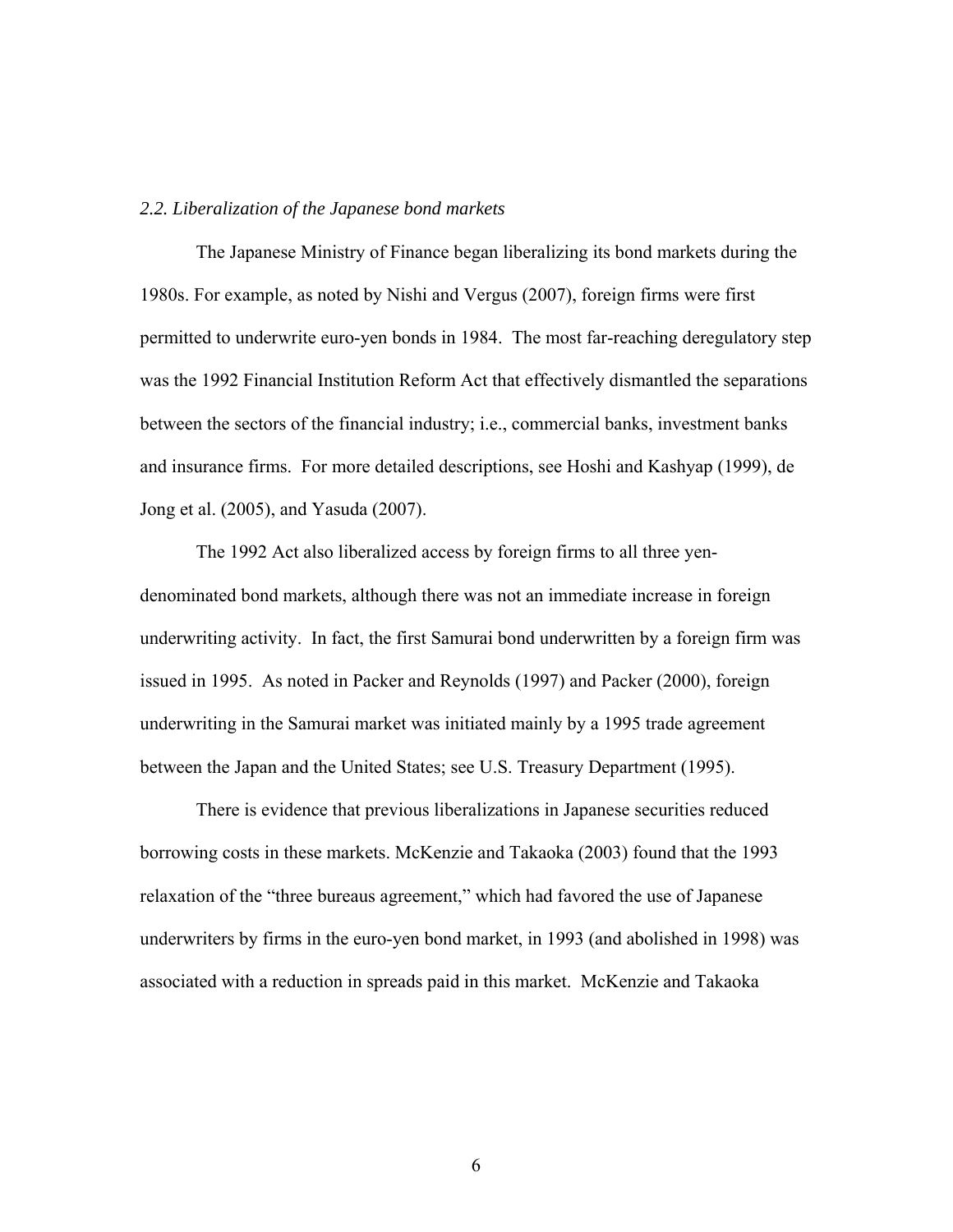(2006) found that the 1993 relaxation of restrictions on underwriting activity by Japanese banks reduced spreads in both the euro-yen and domestic Japanese bond markets.<sup>3</sup>

## **3. Data**

 The dataset we use to examine the yen-denominated bond market consists of 8,459 individual bond issues: 7,854 in the euro-yen market and 605 in the Samurai bond market from 1992 through 2001. The data was obtained from the Capital Data Bondware and Loanware data set from Dealogic. Summary statistics for these bond issues in each market are shown in Table 1. We divide the sample into two time periods, before and after 1996. Note that our switching regression analysis presented in Sections 4 and 5 below only includes the post-1996 portion of our data set, as the first stage regression on underwriter choice would contain no observations with foreign underwriters prior to 1996 in the Samurai market.<sup>4</sup>

 Our first variable of interest is *JSHARE,* which represents the share of Japanese underwriters in the issue as a measure of the degree of domestic participation. This variable ranges from zero to one, with an interior value resulting when an issue has both

 3 See Lopez and Spiegel (2009) for a discussion of foreign financial intermediation in Japan during the 1990s. There are related studies concerning the impact of foreign competition on the banking sector. Claessens and Glaessner (1998) find that costs of financial services in eight Asian economies were a decreasing function of those countries' financial openness. Peek and Rosengren (1997, 2000) document credit supply shocks to Japanese banks operating in the United States as a result of shocks to the parent bank. Goldberg (2006) finds that U.S. bank to loans to Europe are pro-cyclical.

<sup>&</sup>lt;sup>4</sup> Foreign underwriters were legally excluded from that market prior to that date. We do, however, have observations with both foreign and domestic underwriters in the euro-yen market for the earlier period. \*\*\*\*Consequently, we provide least squares estimation of the first-stage regressions for the entire sample period for this market in the appendix??? (Table A.1).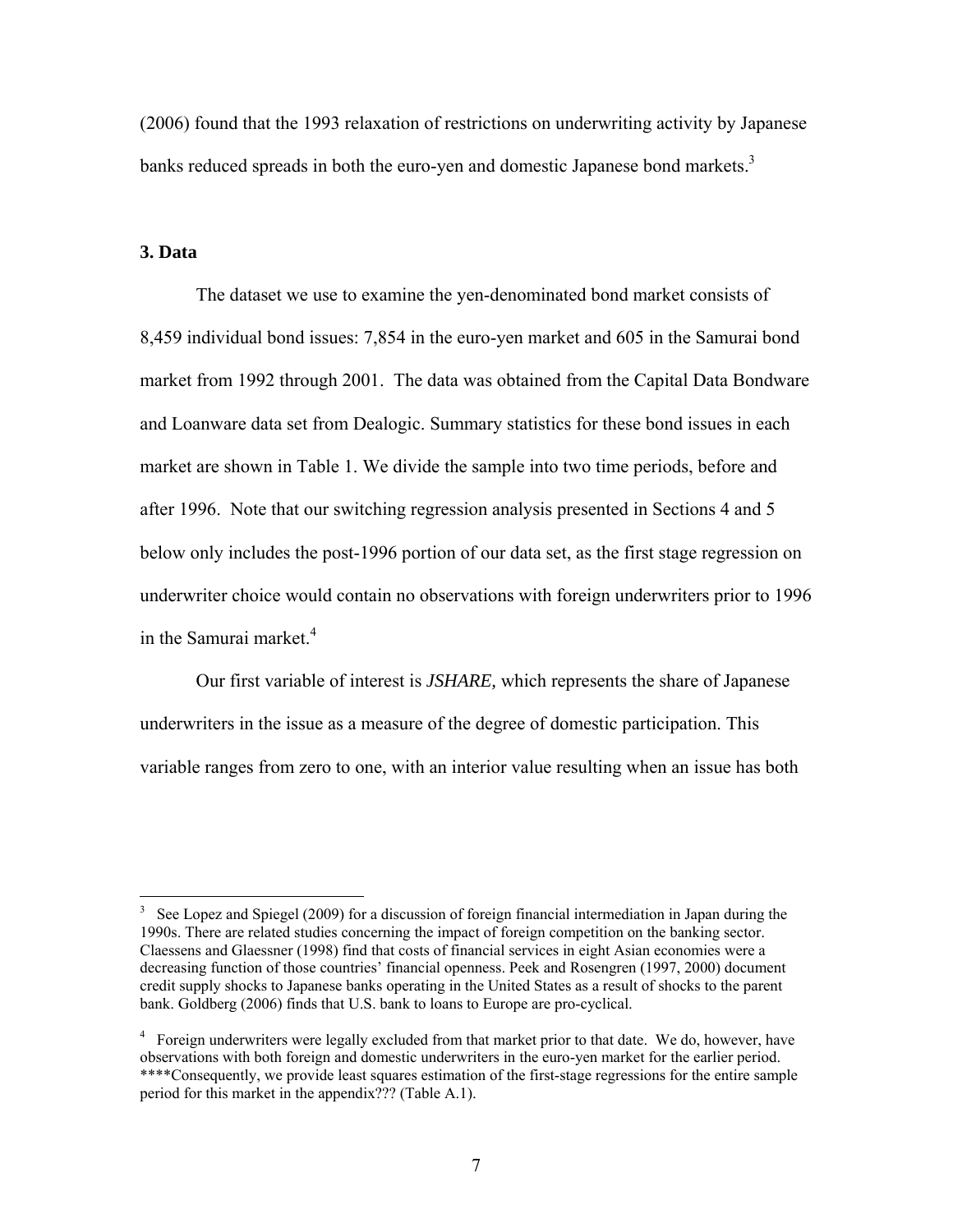foreign and domestic lead managers.5 Table 1 shows that average values of *JSHARE* decreased markedly in both markets over the period from 1996 to 2001. The share of issues with exclusive participation by Japanese underwriters fell from 82% to 72% in the euro-yen market, and from 100% to 78% in the Samurai market.

*LTOTVAL* represents the log of total issue value converted from nominal yen value to current nominal dollar values. It can be seen that the average total value of the issues in the Samurai market are largest, and that both markets exhibit a modest decline in average issue size over time. *INVGRADE* represents the percent of issues rated as "investment grade." The average share of investment grade issues is highest in the euroyen market after 1996, with 96.6% of issues at investment grade, while the post-1996 Samurai market only has 81.8% of issues at investment grade. Note that the share of investment grade issues increased in both markets over time.

*UNSEASONED* is an indicator variable equal to one if the firm is issuing in our sample for the first time in either market. The share of unseasoned issues is lowest for the euro-yen market after 1996, with only 4.1 percent of unseasoned issuers.

*UNDREP,* our measure of underwriter reputation, is an indicator variable equal to one if the underwriter is among the top ten in that market in that year in terms of total value of issues underwritten. The average share of top underwriters then measures the share of issues in the market underwritten by firms in the market's top ten, which is an indicator of underwriter concentration. Using this measure underwriting activity in the

 $\overline{a}$ 

<sup>5</sup> Since we do not have data on shares of underwriting fees, we assume that underwriters have the same share of influence over a bond issue; i.e., the share of Japanese underwriters is set at 0.5 when there are two underwriters and one is Japanese.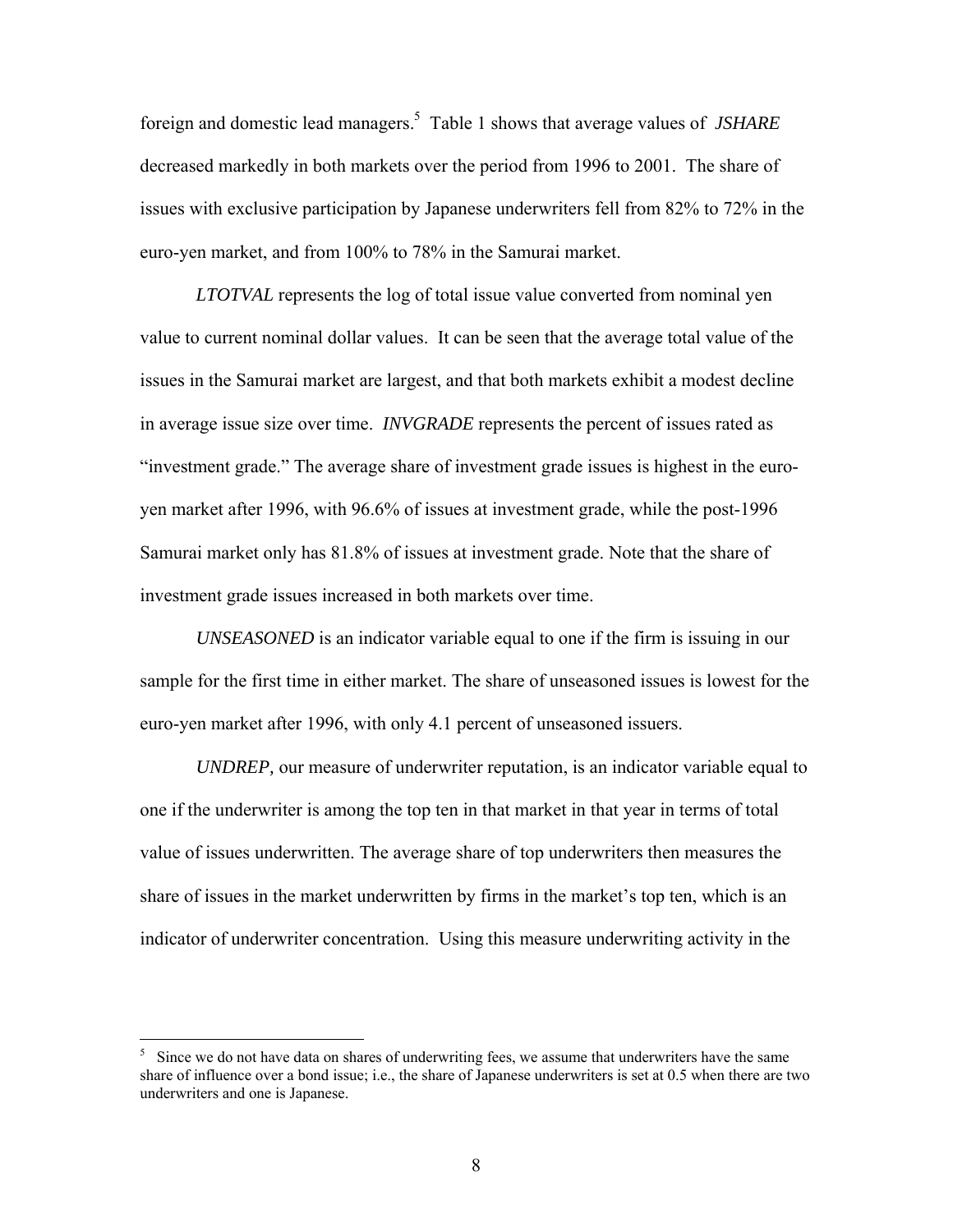Samurai market is more concentrated on average after 1996, with a 90% share, while the top ten underwriters in the euro-yen market only account for a 74% share.

Similarly, our measure of overall underwriter reputation, *OVERUNDREP,* is an indicator variable equal to one if the underwriter of an individual issue is among the top ten underwriters across both the euro-yen and Samurai bond markets. Our summary measure in Table 1 is the average of this variable. Concentration is highest in the Samurai market after 1994 at 94 percent, but the euro-yen market is not much lower at a 90 percent share.

Turning to bond characteristics, years-to-maturity of a bond issue tends to be higher in the euro-yen market, averaging 6.8 years before 1996, and growing to 10.2 years after 1996. In contrast, average years to maturity shrank in the Samurai market over the same periods, from 6.5 years to 5.4 years. Note that *LYRSMAT* or the log of years-tomaturity of the issue is used in the regression analysis. *COLLATERAL* is an indicator variable for bond issues with explicit collateral requirements. Both the euro-yen and the Samurai market had very few collateralized issues prior to 1996, less than 1%. However, in the latter portion of our sample, the share of collateralized issues in the euro-yen market rose to 4.6% while the share in the Samurai market remained below 1%.

 We next turn to underwriting fees and yields. *FEE* is measured as the amount paid to the underwriter divided by the total value of the issue. It can be seen that fees charged in the Samurai market are substantially higher than those charged in the euro-yen market both before and after 1996. In the first subperiod, fees in the Samurai market were about 60% above those in the euro-yen market (0.82% versus 0.53%). However, in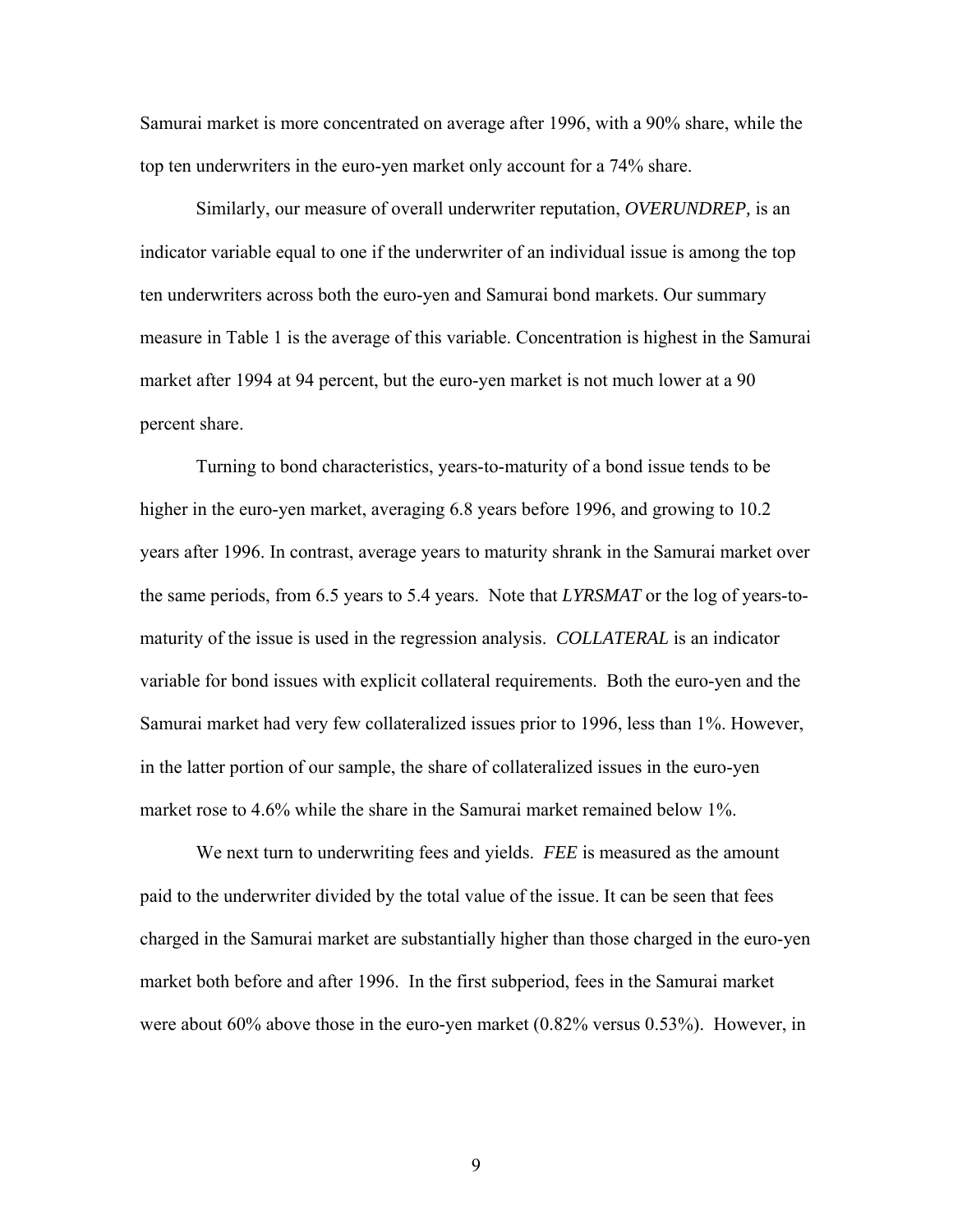the latter subperiod, fees on Samurai issues rose, on average, to 0.95%, while euro-yen fees fell to 0.35%.

 Table 2 presents average values for Japanese and foreign or mixed underwriters. We test the statistical significance of these differences with a simple means test. It can be seen that issues with foreign underwriters tend to be larger, more likely to be investment grade, have shorter maturities, and are more likely to be collateralized. Unseasoned issuers are more likely to use foreign underwriters. Since Japanese underwriters are predominant among the leaders in these markets, issues with Japanese underwriters are more likely to be issues with top underwriters, both in the market of issue and overall. Finally, as has been documented elsewhere, issues underwritten by Japanese underwriters have substantially higher fees and spreads.

## **4. Determinants of underwriter fees: IV specification**

1

 In this section, we examine the determinants of underwriter fees. We conduct an instrumental variables estimation to address the likely endogeneity of the choice of *JSHARE,* the share of Japanese participation in underwriting services. Since foreign underwriters were barred from the Samurai market prior to 1996, our sample runs from 1996 through 2001.<sup>6</sup> As our instrument, we use the nationality of the issuer. As we found in the previous section, Japanese issuers are far more likely to use Japanese underwriters than foreign issuers. We then exclude the nationality of issuer from the specification of the fee equation. This approach implies that after accounting for

<sup>&</sup>lt;sup>6</sup> We include year fixed effects in all specifications. Coefficient estimates on these are suppressed for space, but are available on request.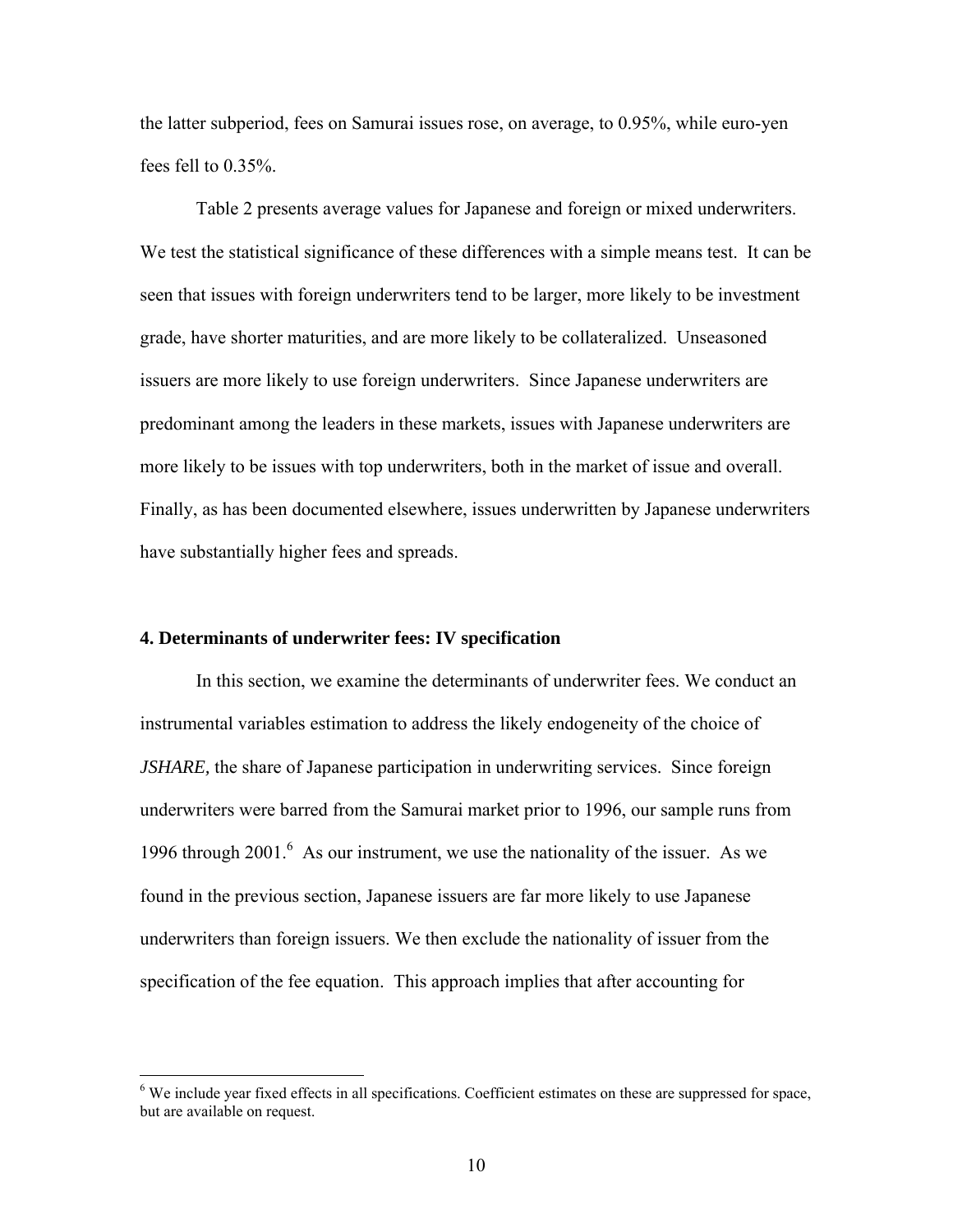differences in firm characteristics, the only impact of being a Japanese firm on underwriter fees is through its impact on the choice of underwriter.

Our first-stage results for the regression of JSHARE are reported in Table 3. Looking at the first specification, our measure of firm creditworthiness, *INVGRADE,* is negative and statistically significant at a 5% confidence level, indicating that more creditworthy firms are more likely to issue with foreign underwriter participation. The coefficient estimates also indicate economic significance. Our point estimate indicates that the probability of issuing with foreign underwriter participation increases by 6.1% for investment grade issues. We also obtain a negative and statistically significant coefficient for the total value of issues, *LTOTVAL,* suggesting that larger issues tend to favor the use of foreign underwriters.

 As expected, we obtain a positive and statistically significant coefficient estimate for *JAPANISSUER*, an indicator variable for Japanese domestic firms. The coefficient is again substantial as well, indicating that Japanese issuers are 6% more likely, on average, to issue with a Japanese underwriter than non-Japanese firms. We would expect that unseasoned issuers would be more likely to choose foreign underwriters, as they would be less locked into existing relationships with Japanese firms. However, the point estimate for our *UNSEASONED* variable is not statistically significant, although negative and suggestive that unseasoned issuers are less likely to use foreign underwriters.

 The probability of Japanese underwriter participation is also increasing in the log of years to maturity, *LYRSMAT*. The coefficient estimate also indicates economic significance. A one-standard deviation increase in the log of years to maturity in the full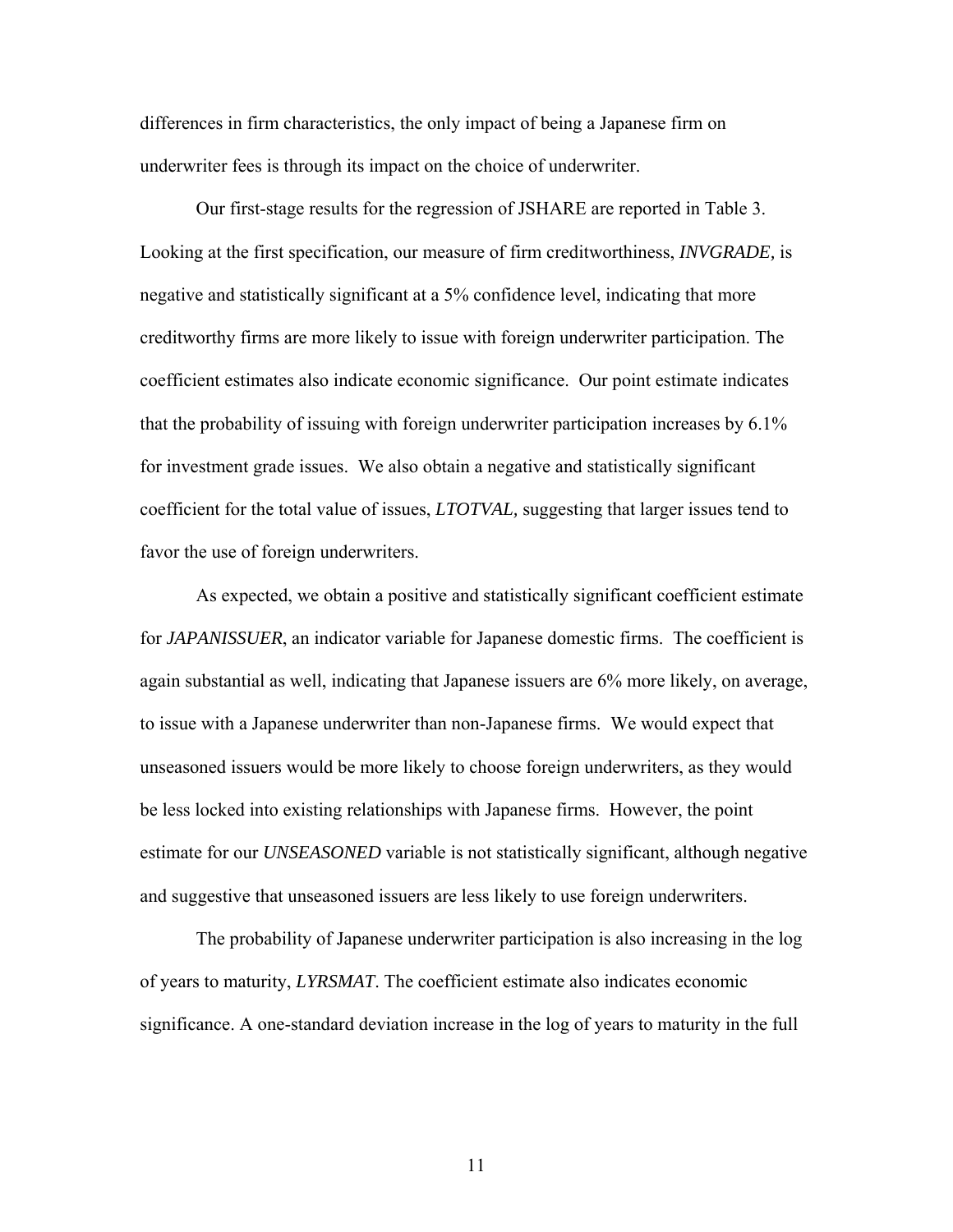sample, which corresponds to a one-year increase, is expected to result in an  $11\%$ increase in the share of Japanese participation. *COLLATERAL* is insignificant.

 Our *UNDREP* variable enters positively and significantly, with a point estimate that suggests that firms that issue with higher reputation underwriters also are 30.3% more likely to choose to issue with Japanese underwriters. Finally, our indicator variable for issuance in the Samurai market enters with a positive and statistically significant coefficient. The point estimate suggests that the share of issues with foreign participation is 22% lower in the Samurai market than in the euro-yen market.

 Model 2 includes the *OVERUNDREP* variable to the Model 1 specification. The results for the previously-included variables are similar, while the *OVERUNDREP*  variable enters significantly positive with a coefficient point estimate that suggests issuers using underwriters with high overall reputations are 30% more likely to issue with Japanese underwriters. Note that the point estimate for the *UNDREP* variable decreases markedly when the *OVERUNDREP* variable is included. This result is not surprising, since these variables are relatively collinear, but the positive coefficient on the *UNDREP*  is robust to the inclusion of the other variable.

 Models 3 and 4 introduce the *YIELD* variable*,* which measures average nominal yields to maturity, into Models 1 and 2 respectively.<sup>7</sup> This variable enters positively and significantly in both specifications, indicating that firms that issue paper needing to offer higher yields tend to issue with Japanese underwriters. It can be seen that the coefficients on the prior variables are robust to the introduction of the *YIELD* variable, with the exception of the collateral variable that becomes positive and significant in contrast to the

 $\overline{a}$ 

<sup>&</sup>lt;sup>7</sup> *YIELD* can also be interpreted as an additional indicator of the riskiness of the issue, but our primary motivation for its inclusion was to avoid invoking an additional exclusion restriction for this variable as it is introduced in the second stage in Models 3 and 4 below.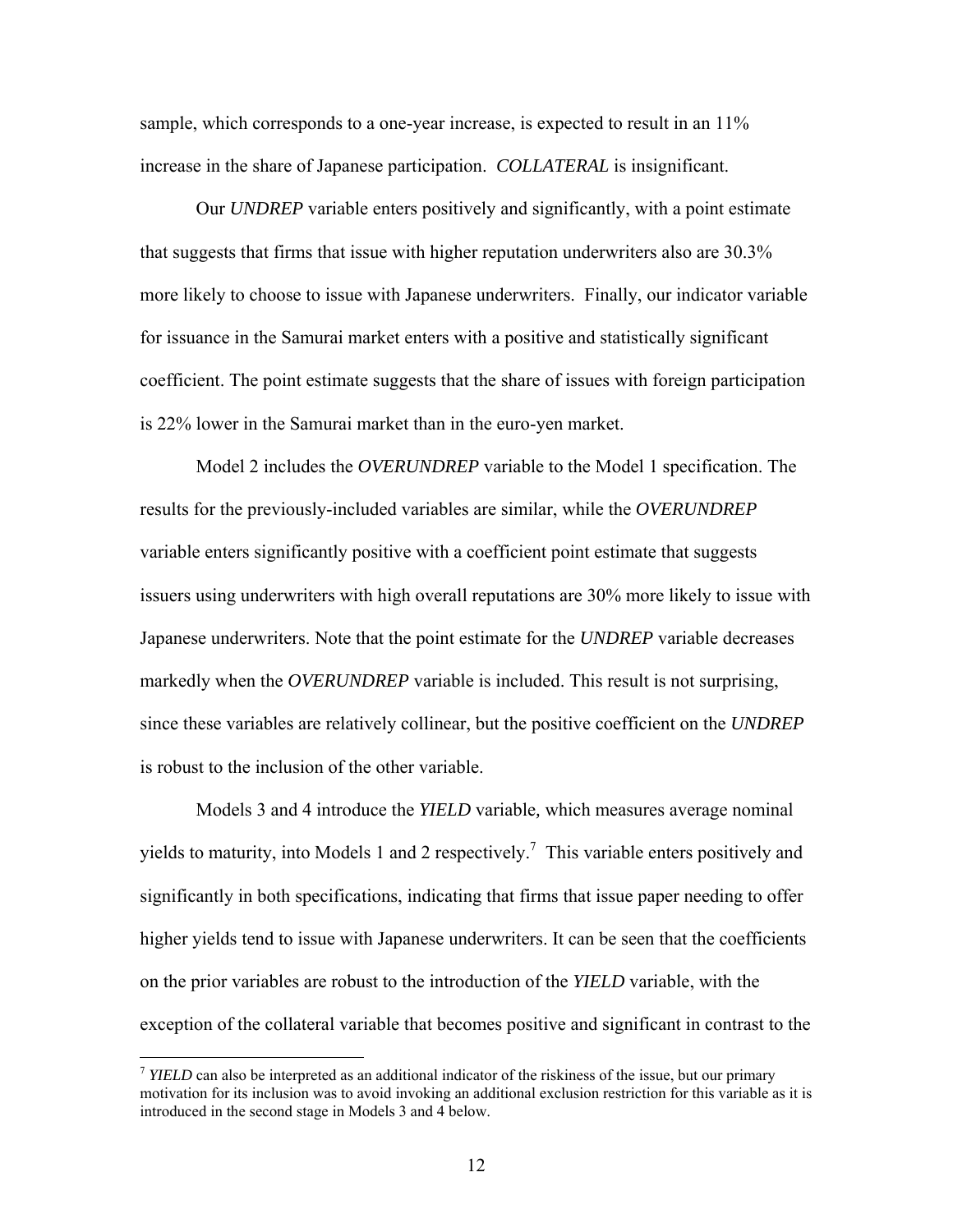results in Table 2. In particular, the *INVGRADE* variable, which may be an alternative indicator of underlying asset quality, continues to enter negatively at statistically significant levels.

 Overall, our first-stage results suggest that Japanese underwriters are favored by firms that are riskier, seasoned and Japanese, and those whose issues are smaller and collateralized. Issuers that are larger, safer and non-Japanese tend to be more likely to choose foreign underwriters in yen-denominated markets.

We next turn to our second stage results concerning the determinants of underwriting fees, adding the instrumented *JSHARE* as an explanatory variable. As in the previous table, Models 1 and 3 run our specification with only *UNDREP* included, while Models 2 and 4 include both *UNDREP* and *OVERUNDREP.* Moreover, as the cost of issuing debt is also a function of the interest rate paid on debt service, we add the variable *YIELD*, to our specification in Models 3 and 4 as a check of the robustness of our results. However, we also continue to report our results without this variable, as its inclusion reduces our sample size from 3,540 to 2,462 observations.

 Our results are shown in Table 4. Our primary variable of interest is *JSHARE,* the share of Japanese underwriter participation. It can be seen that this variable enters negatively at statistically significant levels in all of our specifications, indicating that underwriter fees are decreasing in the share of Japanese underwriters after instrumenting for the nationality of the underwriter and conditioning for other issue characteristics. The coefficient point estimates do decrease markedly in absolute value when the *YIELD* variable is included in Models 3 and 4, from approximately -4 to -0.75. This result is surprising because it is commonly thought that foreign underwriters competed with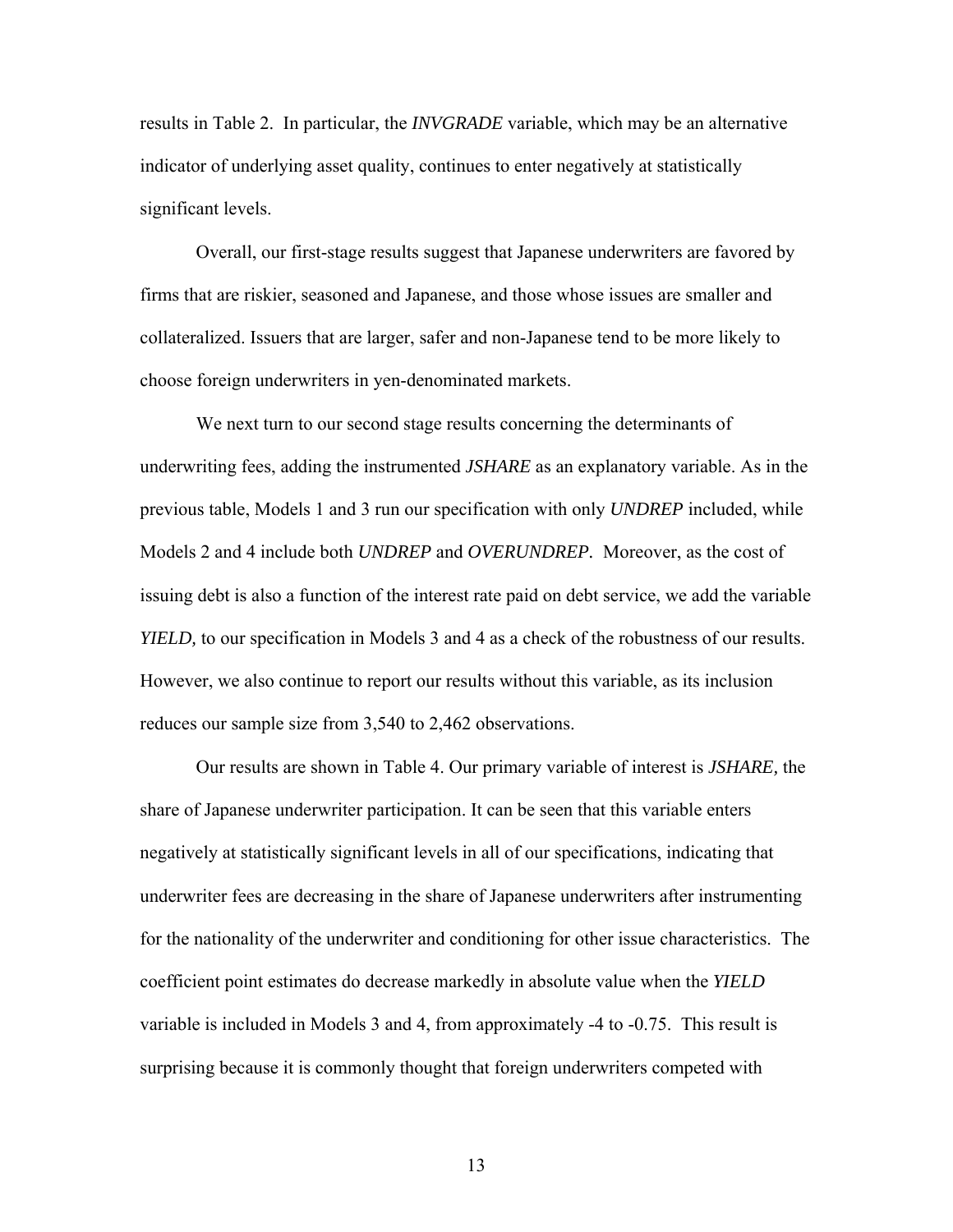entrenched Japanese firms on price. Indeed, our summary statistics showed that Japanese underwriters were, on average, more expensive than their foreign competitors. These results suggest that the additional fees levied by Japanese underwriters are more than explained by the characteristics of issues that they service.

 Among the other conditioning variables, *INVGRADE* enters insignificantly throughout, suggesting that asset safety is not priced directly in fees in these markets. We do find that fees are decreasing in *LTOTVAL,* suggesting economies of scale in the provision of underwriting services. However, this variable becomes insignificant after conditioning for average yields to maturity. *LYRSMAT* similarly enters positively, but becomes insignificant after conditioning for yields to maturity. *COLLATERAL* is insignificant throughout. Finally, the *SAMURAI* variable is both positive and significant, validating the contention that fees are higher in the Samurai market.

 Concerning underwriter reputation, both *UNDREP* and *OVERUNDREP* enter positively at statistically significant levels, as underwriters with superior reputations can charge higher fees to their issuers. This result may be due to their superior ability to place debt at desirable terms, holding all else equal. Our measure of issuer reputation, *UNSEASONED,* is insignificant throughout, but enters with a negative point estimate, suggesting that new issuers are able to issue at lower fees. Of course, this does not mean that they are better off, as the increased fees may represent the underwriter's share of the rents associated with a long-term underwriter relationship. Despite these fees, positive rents from this relationship may also accrue to the issuer.

 The *YIELD* variable enters positively and significantly at a 1% confidence level in Models 3 and 4. This is somewhat surprising, because underwriters would be expected to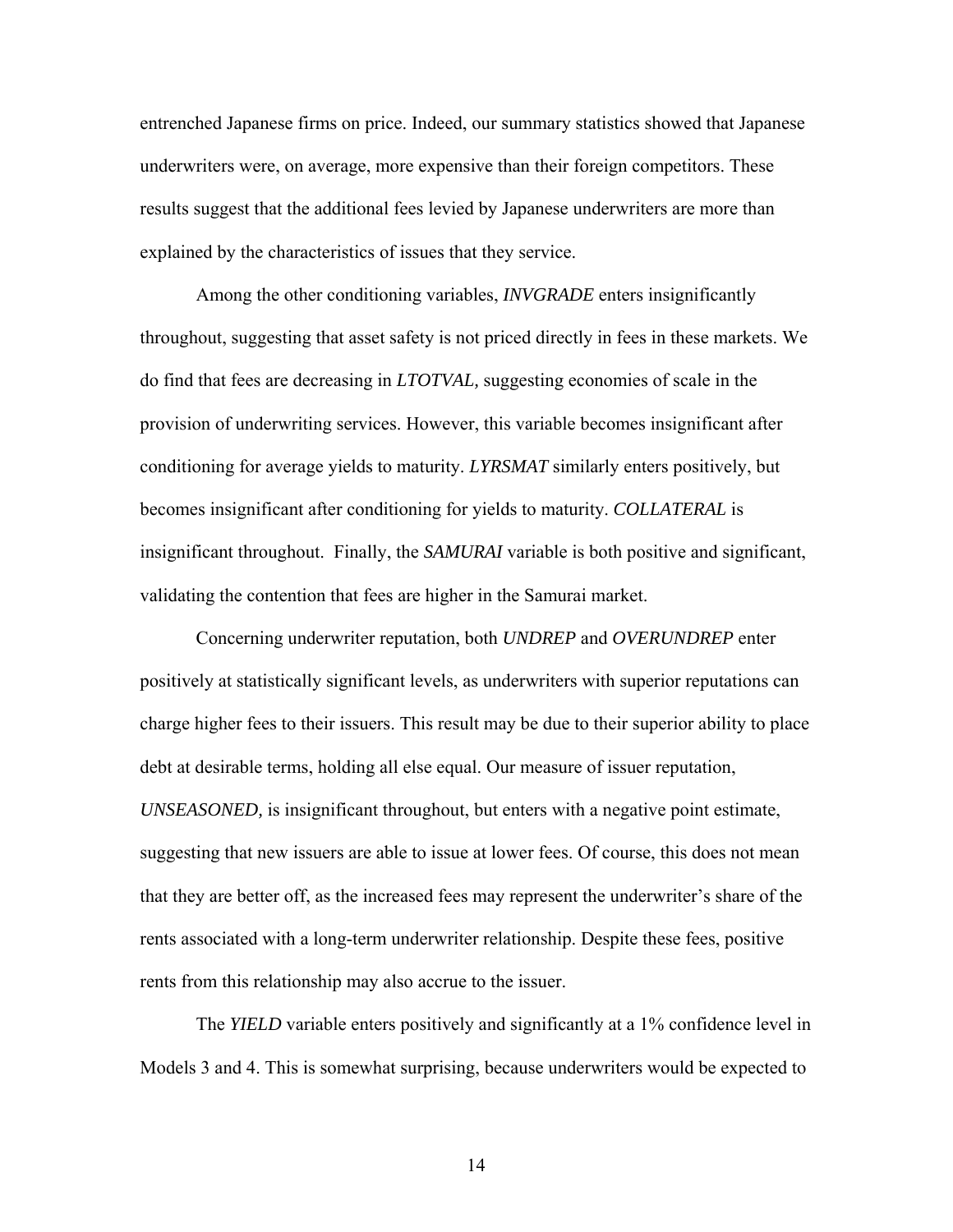be able to charge higher fees when they achieve yield reductions. It may be the case that *YIELD* proxies for issue difficulty, as issues with higher risks and probabilities of default may require more diligence and pose a greater threat to the reputation of the underwriter.

 After instrumenting for the endogeneity of the issuer nationality decision and other issue characteristics, our primary result is that fees were significantly lower for Japanese underwriters, suggesting that the higher fees charged by Japanese underwriters during this period were more than explained by differences in issuer characteristics.

#### **5. Endogenous switching regression results**

# *5.1. Methodology*

While the analysis above conditions for the influence of the choice of issuer nationality, it constrains the coefficient estimates for the determinants of fees by the other conditioning variables in our specification to be identical across underwriter nationality. This would be problematic if the determinants of underwriting fees differed systematically between Japanese and foreign underwriters. In this section, we allow our second stage coefficient estimates to differ across underwriter nationalities using the endogenous switching regression approach taken by Fang (2005) and Song (2007).

Specifically, we treat the underwriter nationality decision as a binary outcome  $I_i$ , which reflects the share of foreign underwriter participation. The continuous form of this variable,  $I_i^*$  ranges between zero and one, with one reflecting only participation by foreign underwriters, and zero reflecting only Japanese underwriter participation.  $I_i^*$  is specified to be a function of a set of explanatory variables that satisfies

$$
I_i^* = z_i' \gamma + \varepsilon_i, \qquad (1)
$$

15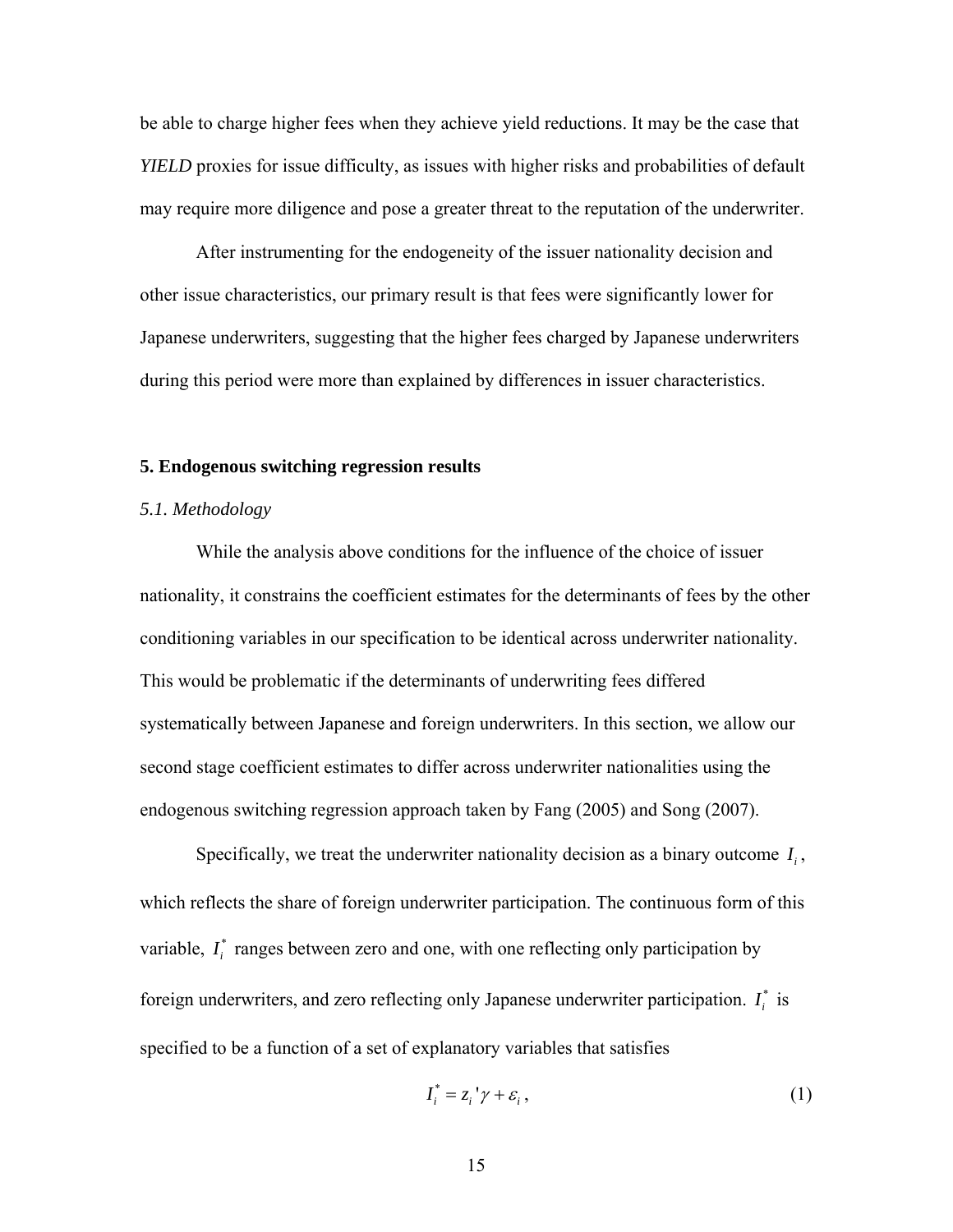where the latent underwriter decision is a function of a set of explanatory variables  $z_i$  and an independent and identically distributed error term  $\varepsilon_i$ . We set the discrete realizations to  $I_i = 1$  for issues that have any foreign underwriter participation, i.e. if  $I_i^* > 0$  and  $I_i = 0$  for issues that have all Japanese underwriter participation, i.e. if  $I_i^* \leq 0$ .

 Our second estimation stage specifies two equations for the determination of bond underwriting fees, one for the foreign underwriters and one for the Japanese underwriters. That is,  $y_{\hat{n}} = x_i' \beta_f + u_{\hat{n}}$  and  $y_{\hat{n}} = x_i' \beta_i + u_{\hat{n}}$ , where  $y_{\hat{n}}$  and  $y_{\hat{n}}$  are the dependent variables of interest for bond issues underwritten by foreign and Japanese underwriters, respectively. The unobserved (or missing) variables related to underwriter choice are accounted for in this regression by introducing the appropriate Mills-ratio terms generated from our first stage estimation.

#### *5.2. Results*

 Our results are reported in Table 5. The first column represents the first stage regression. Because we separate the samples for the second stage, underwriter nationality is treated as discrete, so that the choice is modeled as between using only Japanese underwriters or having any foreign underwriter participation. It is still the case that the majority of our issues choose only Japanese underwriters.

 Overall, our first stage results are quite similar to those that we reported in our IV regressions. As expected, we obtain a positive and statistically significant coefficient estimate for *JAPANISSUER,* which equals one if the issuing firm is Japanese and zero otherwise. We obtain a negative and significant coefficient for the *INVGRADE* variable,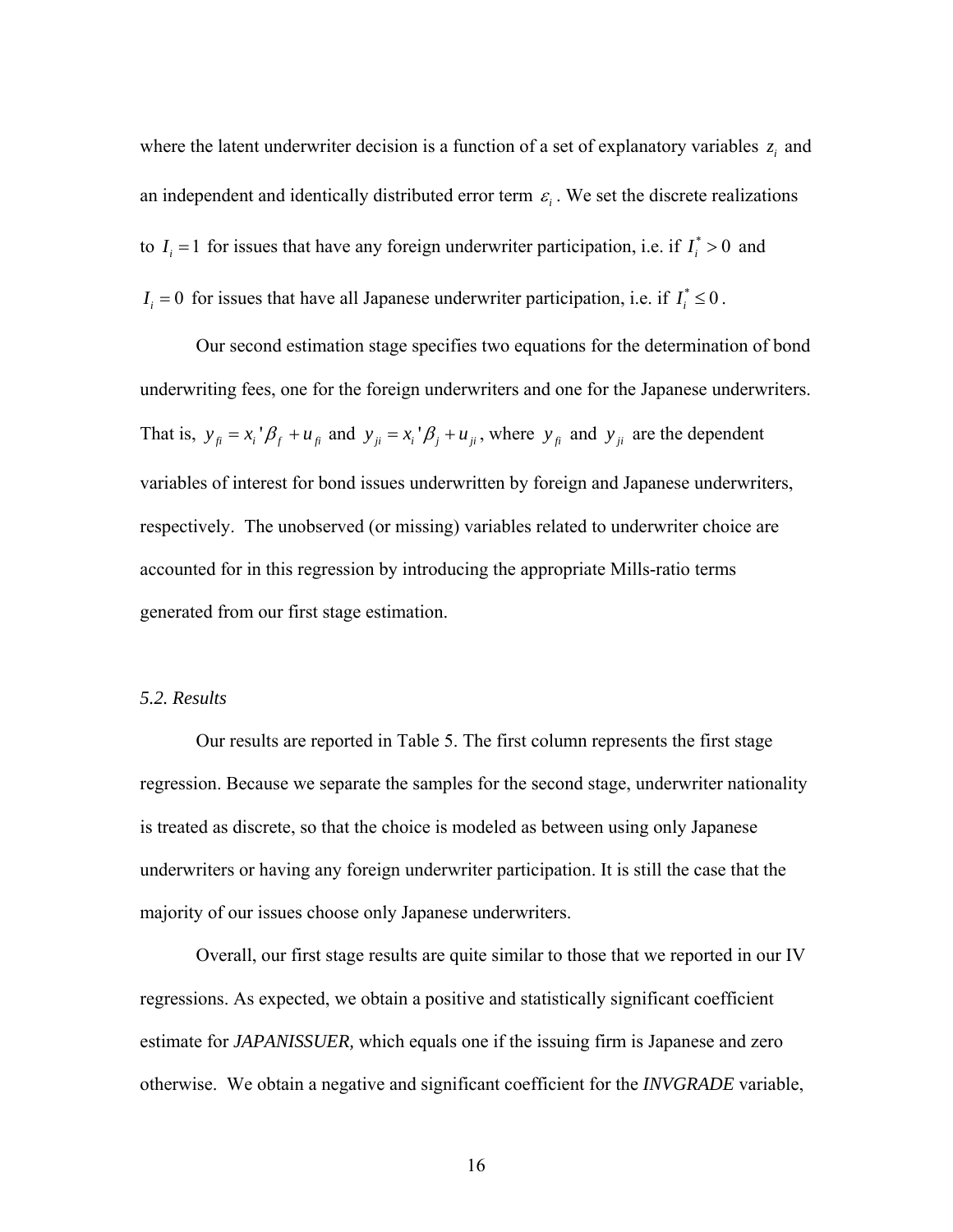suggesting that Japanese underwriters were less likely to be chosen for these borrowers yen-dominated bond issues.

 Turning to issue characteristics, it can be seen that *YIELD* enters positively and highly significantly. We obtain a negative and statistically significant coefficient for the total value of issues, *LTOTVAL,* suggesting that smaller issues tend to favor the use of domestic Japanese underwriters. We find that the probability of Japanese underwriter participation is also increasing in the log of years to maturity, *LYRSMAT*. We find that bonds backed by *COLLATERAL* are more likely to issue under Japanese underwriters, but the relatively high standard errors on our estimate imply that it is only significant at a 10% confidence level.

 The performances of the remaining variables are all quite similar to the first stage of our IV specification. *UNDREP* again enters highly positively and significant. The point estimate for our *UNSEASONED* variable is again positive, but highly insignificant. Finally, our indicator variable for the *SAMURAI* market is again positive and statistically significant. The point estimate indicates that issues in the Samurai market are 61% more likely to use Japanese underwriters.

 We next turn to our second stage results for the determinants of underwriter fees, which separate issues with purely Japanese underwriters from those with foreign underwriter participation. Here we see wide discrepancies, both with our previous IV results, in which these samples were pooled, and across the two sub-samples.

 As in our IV specification, *YIELD* enters positively and significantly in both subsamples. We would again interpret this result as an increase in *YIELD* as reflecting a bond that is riskier and harder to place, therefore yielding higher fees.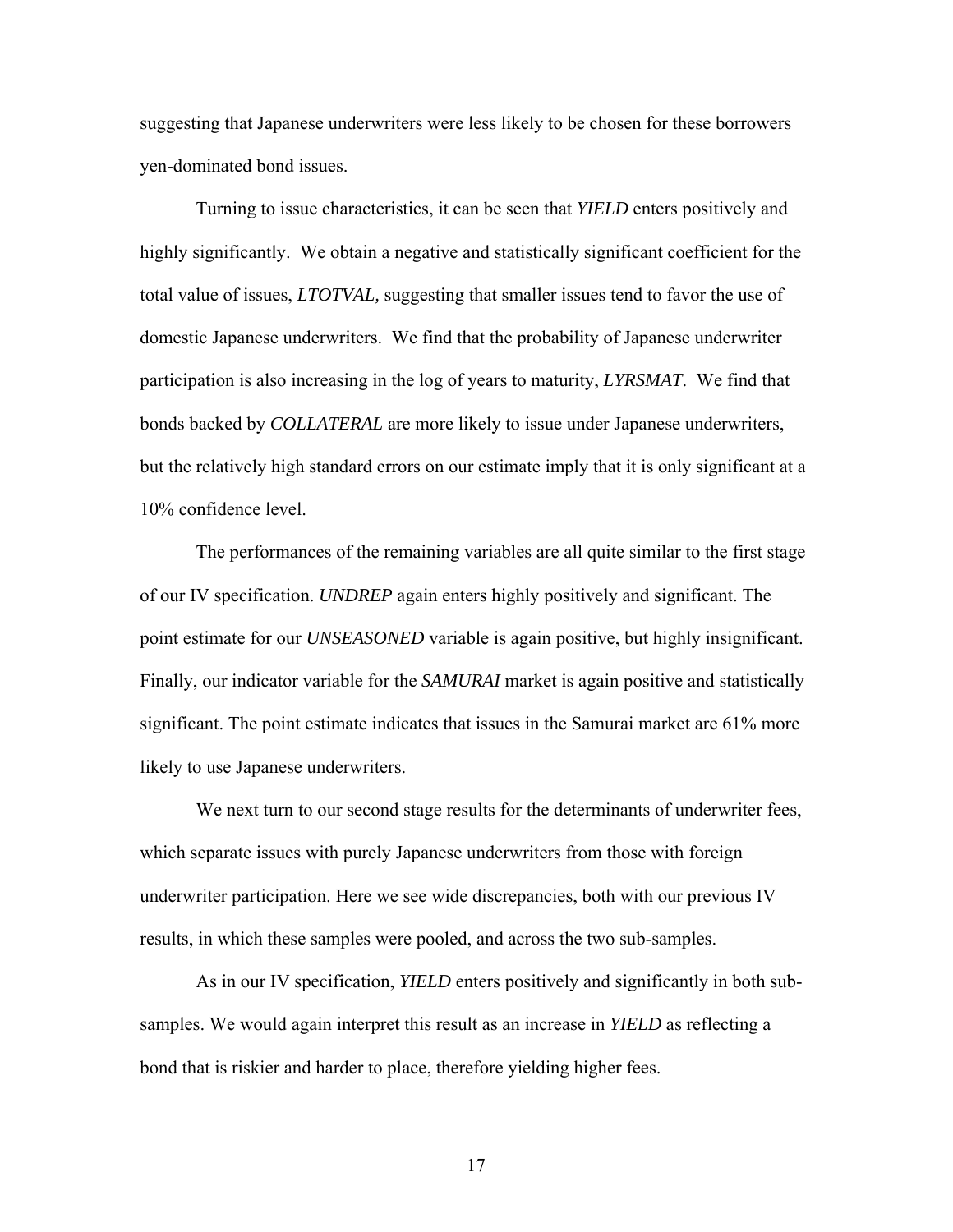As before, we obtain positive coefficient estimates on *INVGRADE,* although only the Japanese underwriter sub-sample is statistically significant. There may therefore be some evidence of increased fees for riskier placements in the Japanese sub-sample, but we do not find these in the sub-sample of issues with foreign underwriter participation.

The sub-sample of issues with Japanese underwriters also obtains a surprising positive and significant coefficient for *LTOTVAL.* We had obtained a negative, but insignificant coefficient estimate in our pooled IV specification above. The positive coefficient suggests that there are fewer economies of scale in issuing with Japanese underwriters than we found in our IV specification for the overall sample. In contrast, we obtain a negative but insignificant coefficient for *LTOTVAL* in the sub-sample with foreign underwriter participation.

We obtain a statistically significant negative coefficient on *LYRSMAT* for both sub-samples, suggesting that conditional on underwriter nationality it is actually cheaper to place longer-term issues. We also obtain a negative coefficient on *COLLATERAL* for both sub-samples, again in contrast to the coefficient estimate we obtained for the pooled sample in our IV specification. The estimate is statistically significant at a 5% confidence level for the sub-sample with only Japanese underwriter participation and at a 10% confidence level for the sub-sample with some foreign participation. After conditioning for underwriter nationality we find, as expected, that collateralized issues are easier to place, and therefore enjoy access to reduced underwriting fees.

Concerning the remaining variables, *UNDREP* enters positively as before, and as expected, although only at statistically significant levels for the foreign underwriter subsample. The *SAMURAI* variable enters positively for both sub-samples, as in the pooled-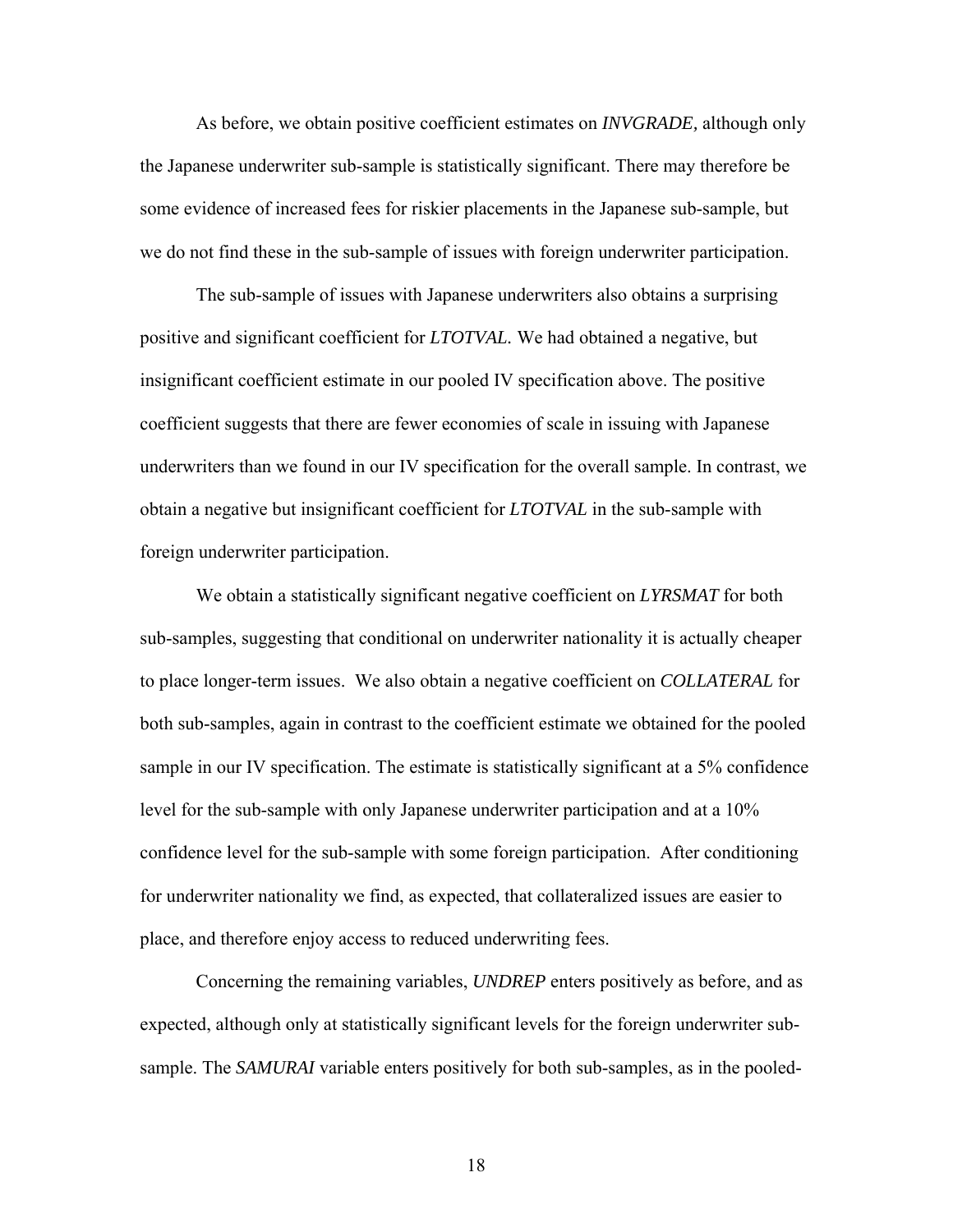IV specification, although the coefficient enters with an insignificant point estimate for the sub-sample of issues with foreign underwriter participation.

Finally, the constant term estimates provides a measure of average "unexplained" fees in the euro-yen and Samurai markets. As before, we find that after conditioning for issuer characteristics the Japanese underwriters charged lower fees than their foreign counterparts at statistically significant levels.

Our switching regression results differ from our previous pooled-IV specification in a number of dimensions: We obtain a positive coefficient on issue size among firms that issued solely under a Japanese underwriter, as well as negative and statistically significant coefficient estimates on the *COLLATERAL* variable in both sub-samples.

In addition, a number of our pooled IV results fail to hold with significance for both sub-samples. For example, the coefficient on *SAMURAI* is insignificant for the subsample of issues with foreign underwriter participation. This likely reflects the fact that firms that choose to use foreign underwriters have more discretion in their choice of markets, so that they would not choose to issue in the Samurai market if doing so resulted in an increase in fees. Similarly, LYRSMAT becomes significantly negative in both subsamples, suggesting that longer-maturity issues, which are likely to extend from safer firms, are more easily placed and hence subject to lower fees.

However, the most surprising new result we find is that fees are increasing in issue size among firms that issued solely under Japanese underwriters. This is not the case for firms issuing with foreign underwriter participation. Foreign underwriters appear to have brought in a number of large global firms desiring to issue yen-denominated paper. Among these firms, one might expect to see some economies of scale, as the fixed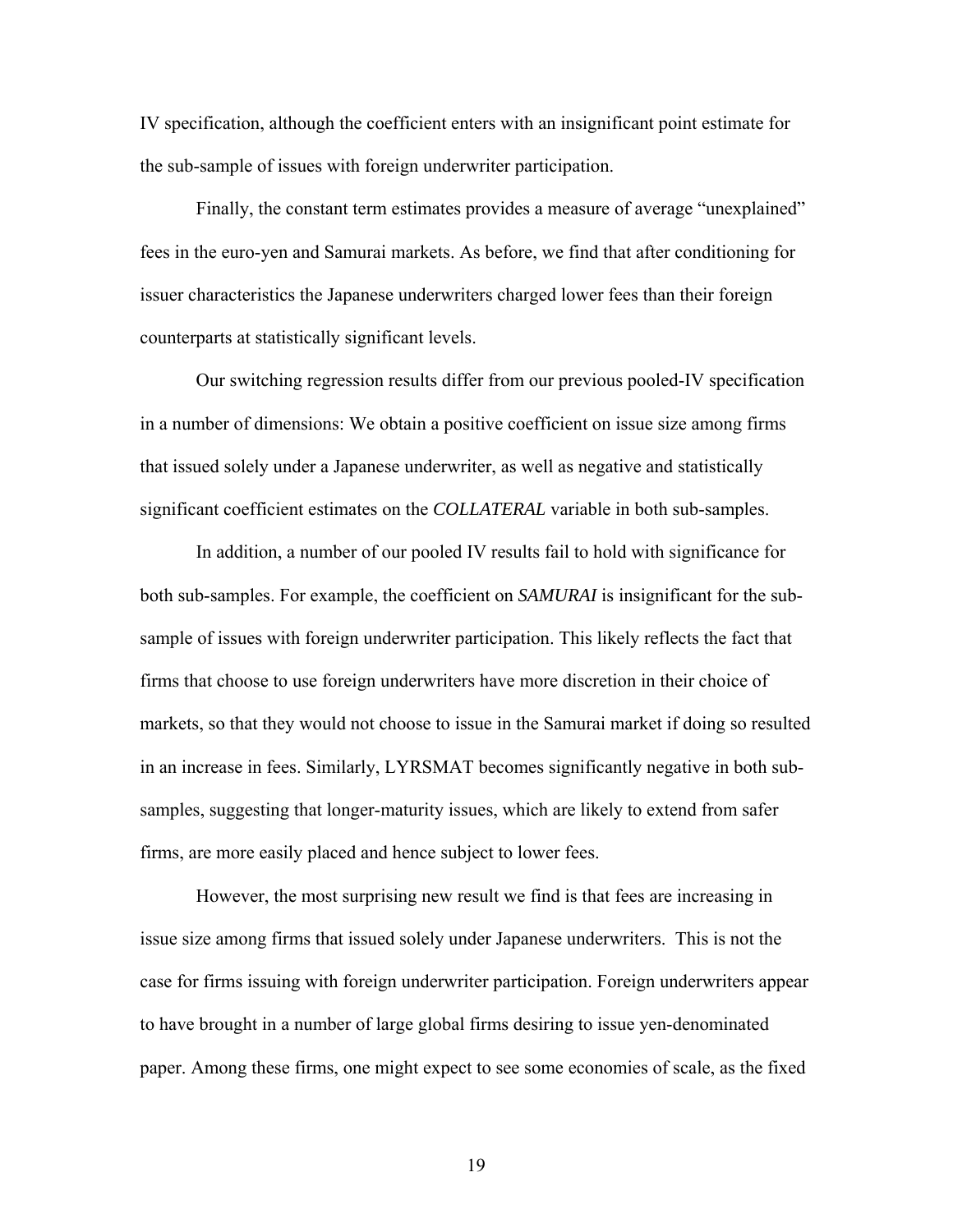cost of underwriting could be spread across a larger issue. However, such scale economies do not appear to be present among firms issuing with Japanese underwriters. These firms appear to face a premium in increased fees for larger placements, perhaps because increased issue size among firms using Japanese underwriters was associated with increased default risk during our sample period.

# *5.3. Counterfactual Exercise*

 As highlighted in Fang (2005) and Song (2007), the endogenous switching regression allows us to generate counterfactual values for our dependent variable. That is, based on the model's estimated parameters, we can infer the fees that the client of a foreign underwriter might have faced if they had used a domestic underwriter. This expected counterfactual value is generated as

$$
E[y_{ji}|I_i = 1] = E[y_{ji}|I_i^* > 0]
$$
  
= 
$$
E[y_{ji}|z_i^{\prime}\gamma + \varepsilon_i > 0]
$$
  
= 
$$
x_i^{\prime}\beta_j + \text{cov}(u_{ji}, \varepsilon_i) \left[\frac{\phi(z_i^{\prime}\gamma)}{\Phi(z_i^{\prime}\gamma)}\right]
$$
 (2)

where  $y_{ji}$  is the fee faced by borrower *i* who had used a foreign underwriter (i.e.,  $I_i = 1$ ) from domestic underwriter *j*,  $x_i$  is the borrower's vector of explanatory variables,  $\beta_j$  is the corresponding parameter vector estimated for Japanese underwriters, and the last term is an adjustment based on the appropriate Mills ratio from the selection equation for foreign underwriters. The expected counterfactual value for a borrower that used a domestic underwriter is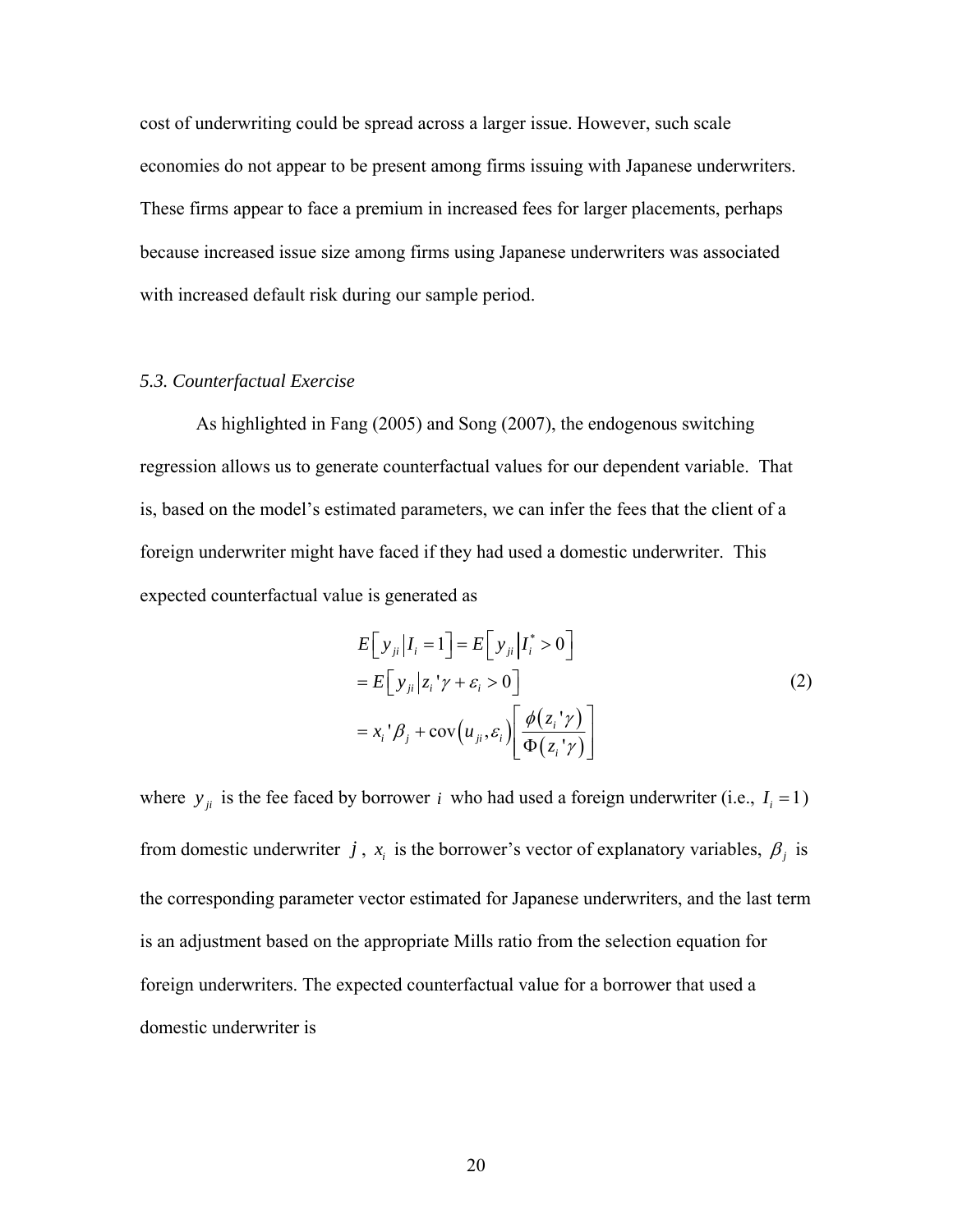$$
E[y_{fi}|I_i = 0] = E[y_{fi}|I_i^* \le 0]
$$
  
= 
$$
E[y_{fi}|z_i^{\prime}\gamma + \varepsilon_i \le 0]
$$
  
= 
$$
x_i^{\prime}\beta_f + \text{cov}(u_{fi}, \varepsilon_i) \left[\frac{\phi(z_i^{\prime}\gamma)}{1 - \Phi(z_i^{\prime}\gamma)}\right]
$$
 (3)

 This feature of the modeling framework allows us to examine the differences between the counterfactual and actual values of the dependent variable of interest. In notation, the price improvement term for a borrower using a Japanese underwriter is expressed as  $d_{ji} = E[y_{ji} | I_i = 0] - y_{ji}$ , and the term for a borrower using a foreign underwriter is  $d_{\hat{H}} = E[y_{\hat{H}}|I_i = 1] - y_{\hat{H}}$ . In our analysis, we examine the average values of these differences to determine whether and how these price improvement terms are statistically significant. We examine these averages over the full sample of issues broken out by the type of underwriter actually used. We extend the analysis by subdividing these groups by issuer nationality, seasoned borrowers and underwriter reputation.

 Table 6 presents the results of our counterfactual analysis for the Samurai and euro-yen markets. We compare the fees paid with those that our model suggests would have been attainable by switching from a foreign underwriter to a Japanese one, or vice versa. The first row shows the actual fees paid by firms in our sample that chose foreign underwriters and the hypothetical fees that our model predicts they would have paid if they issued with Japanese underwriters. Our results indicate that firms issuing under foreign underwriters paid an average of 50.9 basis points in fees (i.e., the ratio of gross fees on a bond underwriting to total issuance amount), while they would have paid an average of 63.6 basis points had they chosen Japanese underwriters, achieving a statistically significant savings of 12.7 basis points. We also find that firms choosing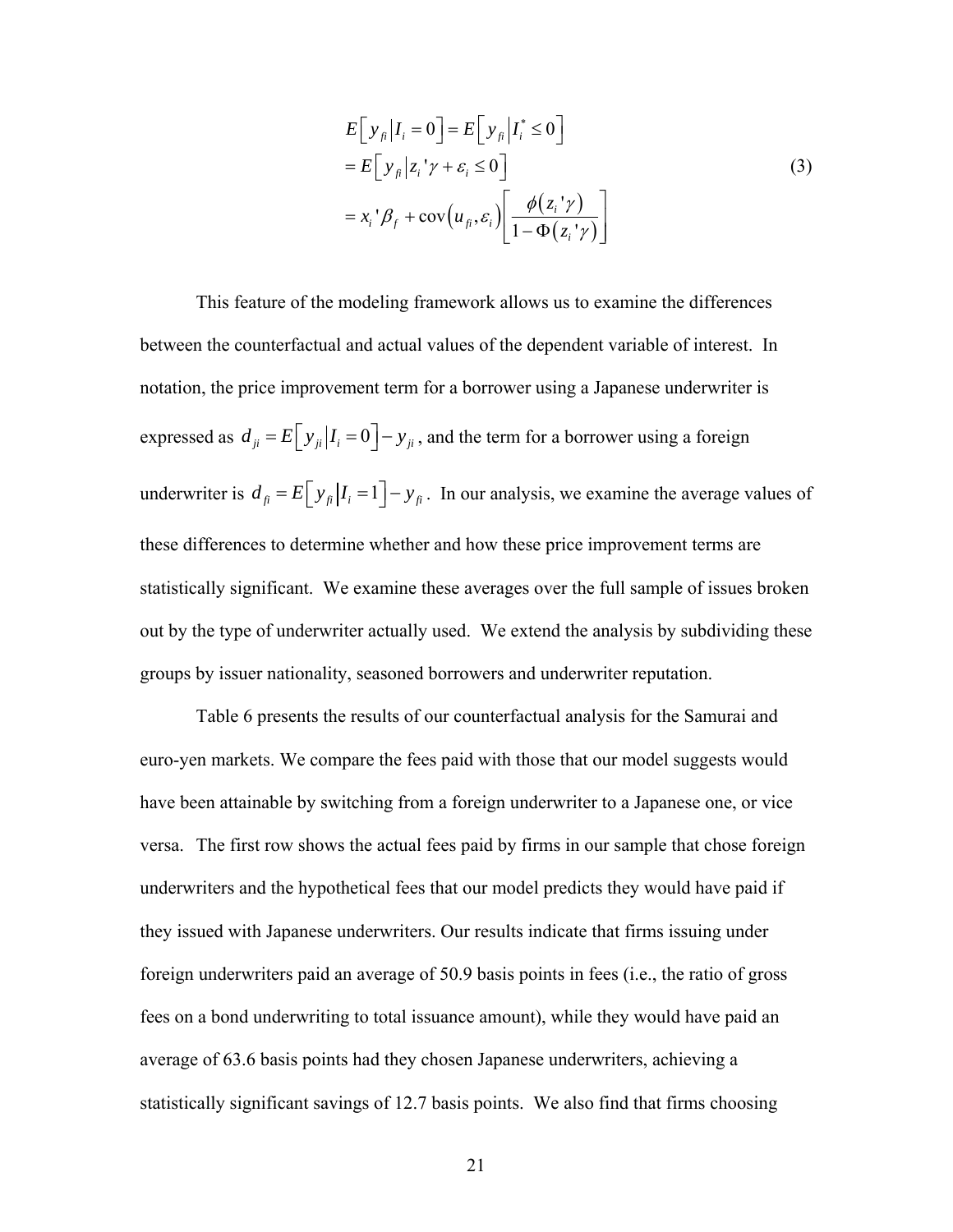Japanese underwriters saved on fees relative to the fees that they would have faced from foreign underwriters. The estimated savings on fees by these firms was again substantial, 18.5 basis points, again significant at a 1% confidence level.

 To examine these aggregate results further, we subdivided the full sample in three ways: by issuer nationality, by underwriter reputation, and by seasoned borrowers. In all cases, borrowers appear to have made the "correct" choice, in that they would have faced higher underwriting fees by issuing under the alternative group of underwriters. Moreover, in all cases but one, the discrepancy is statistically significant at a 1% confidence level. The lone exception is the group of seasoned issuers that issue under Japanese underwriters. We obtain a positive, but insignificant estimate of the savings in fees enjoyed by this group relative to what they would have been predicted to face had they issued with foreign underwriters of a paltry 1.4 basis points. This suggests that Japanese underwriters did not price their services aggressively in efforts to attract new clients, which are well-represented by our sample of unseasoned borrowers. This may in part explain their declining market share over the latter half of the 1990s.

# **6. "Big Bang" Deregulation in the Samurai Market**

 The relative fees of foreign and Japanese underwriters do not imply anything about the competitive impact of foreign competition in yen-denominated bond markets. Even if foreign underwriters charge higher fees, they may provide superior services or serve specific segments of the market, as our counterfactual results suggested in the previous section, such that their presence still provides competitive pressure to domestic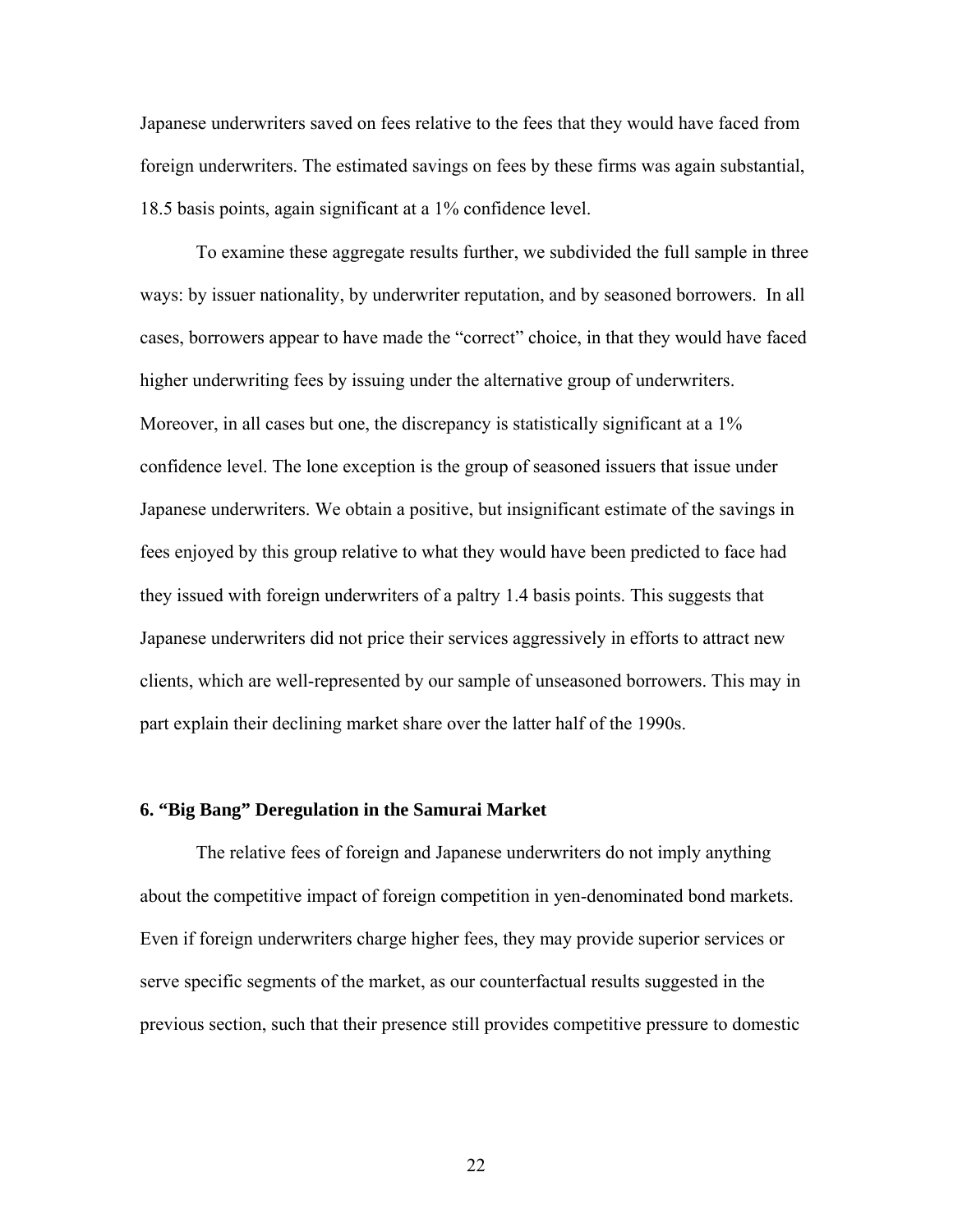underwriters. To answer the question of the impact of foreign entry, we examine the 1996 "Big Bang" deregulation in the Japanese Samurai market.

 As shown in Figure 1, prior to the fall of 1995 not a single foreign underwriter had participated in this market.<sup>8</sup> However, the share of participation by foreign underwriters grew rapidly after the 1996 liberalization, culminating in 2000. After that year, the low interest rates associated with the quantitative easing program adopted by the Bank of Japan reduced the relative attractiveness of the Japanese bond market to foreign investment banks and their market shares declined.

 This section examines the impact of the Samurai market liberalization on competitive conditions faced by foreign issuers in that market, taking 1996 as the break year for the liberalization. We use propensity scoring matching, with foreign issues in the euro-yen bond market as a control. For quality matching to take place, it must be the case that there are substantial overlaps in the types of firms issuing in the two samples and that there is sufficient data on firm characteristics that allows us to identify good matches. In our case, both of these should apply. We have an ample number of yen-denominated issues in the euro-yen market from which to choose matches, as the number of euro-yen issues far exceeds the number of issues in the Samurai market.

 Figure 2 reveals that underwriting fees in the Samurai market followed an interesting path over the course of our sample. Underwriter fees in the Samurai market were notably higher than those in the euro-yen market from 1996 through 1998, and then fell dramatically to almost equal the euro-yen fee levels.

 $8$  The two issues in the fall of 1995 were both underwritten by Merrill Lynch, which underwrote one of its own issues as well as an issue by Volvo Group Finance. These 2 issues accounted for only 2.46% of Samurai issues that year.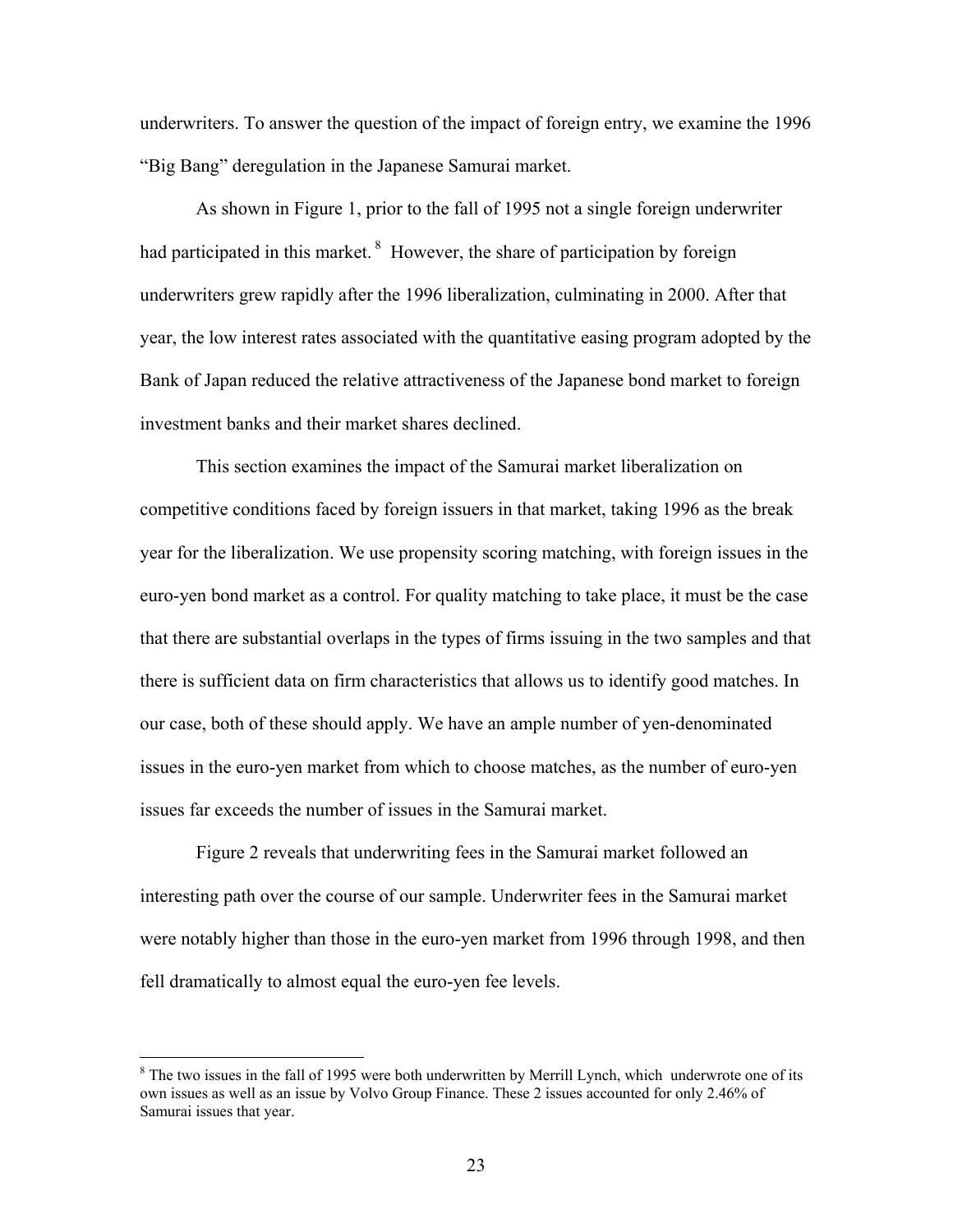We therefore proceed by matching our observations from the Samurai market with control issues from the euro-yen market using matching methods to account for changes in the characteristics of issues in the two markets.<sup>9</sup> To examine the robustness of our results, we use two alternative matching mechanisms:

First, we use the Mahalanobis matching method, which matches treatment observations with their counterparts in the untreated group with the closest characteristics. Given an observation in the treated group with characteristics  $X_i$ , the Mahalanobis distance from an observation in the control group with characteristics  $X_j$ ,  $md(X_i, X_j)$ , satisfies

$$
md(X_i, X_j) = \left\{ (X_i - X_j)' S^{-1} (X_i - X_j) \right\}^{\frac{1}{2}},
$$
 (4)

where  $S$  is the sample covariance of  $X$ .

1

 Our characteristic vector includes the same conditioning variables as those used in the second stage of our IV specification. In particular, we use *JSHARE,* our continuous indicator of the share of Japanese underwriter participation, rather than the discrete classification we were forced to use in the previous section for our switching regression analysis, as it is more informative for issues with mixed participation. We also include time dummies. As a robustness check, we repeat the exercise and tighten the calipers, effectively eliminating treated observation outliers that do not have corresponding matches in the untreated group with sufficiently similar characteristics.

<sup>&</sup>lt;sup>9</sup> One potential problem with our controls might arise if the Samurai and euro-yen markets differ in their credit rating standards. Packer and Reynolds (1997) find that Japanese agencies tend to give higher ratings than their US counterparts, but the magnitude of this discrepancy appears to be similar in the Samurai and domestic Japanese securities markets.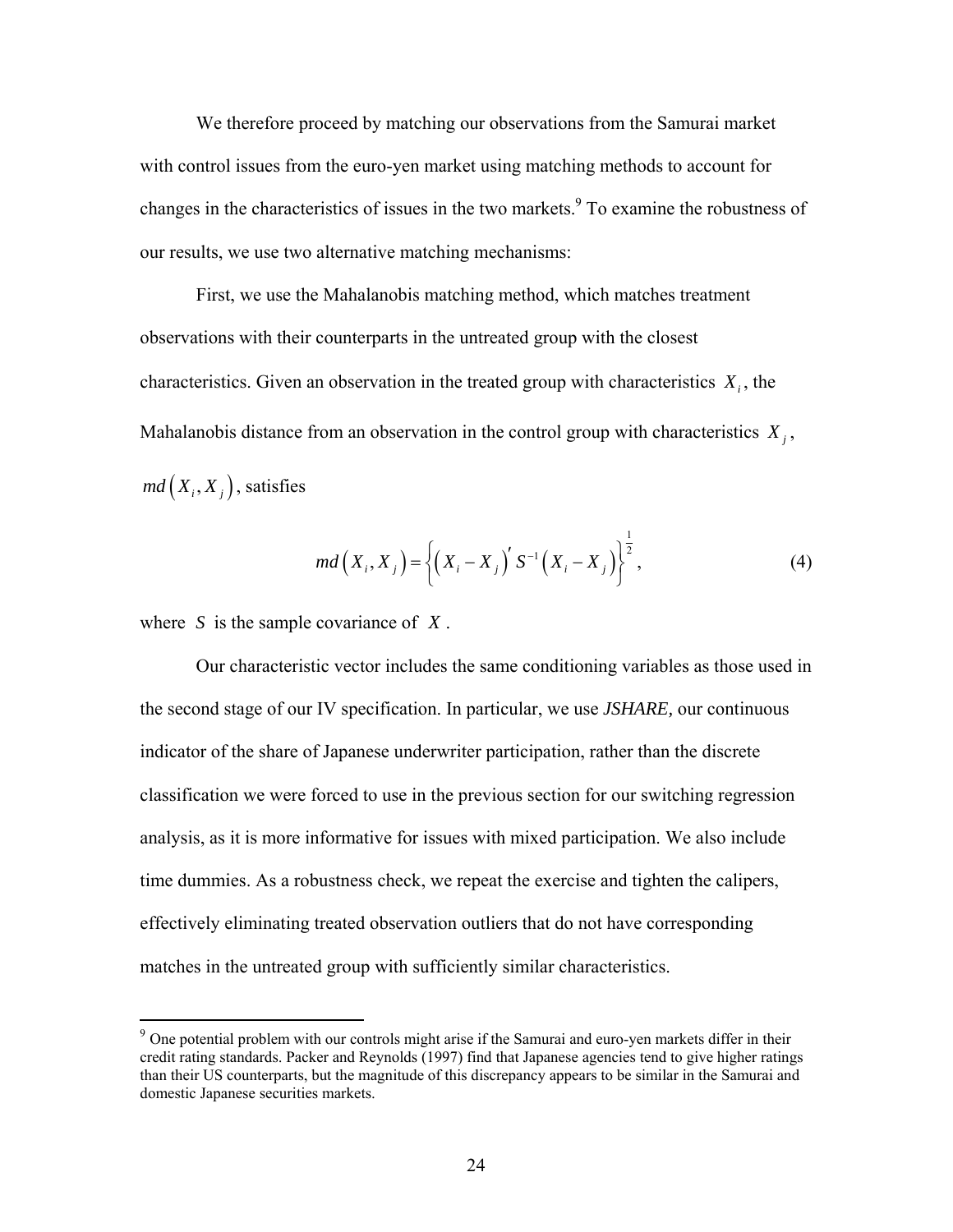Second, we also match using propensity scores. This method matches each treated observation with one or more untreated observations that have sufficiently close probabilities of being in the treated group. This is done in a two-step procedure, where we initially run a Probit regression to estimate each observation's propensity score and then use these estimated propensity scores to match our treated observations and estimate the impact of the treatment. The conditioning variables used in our Probit estimation are the same as those above, except *SAMURAI, COLLATERAL,* and the time dummies needed to be dropped, as they predicted success or failure perfectly. Again, as a robustness check for the propensity scoring estimates, we match each treated observation both to its "nearest neighbor" in the untreated group, as well as a wider set of neighbors, set to the nearest 10 neighbors in our reported results below.

 Note that we are comparing the impact of allowing foreign underwriter entry in the Samurai market to activity in the euro-yen market, which allowed foreign entry over the duration of our sample. Consequently, our matching exercise will yield an estimate of the impact of not allowing foreign entry in the Samurai market, rather than of allowing entry. However, this should still provide a consistent estimate of the impact of the liberalization in the Samurai market.

 Our results are reported in Table 7. It can be seen that regardless of the matching method chosen, we find that there was a statistically significant average treatment on the treated (ATT) at standard confidence levels, although the statistical significance fell to a 10% level using the propensity scoring method. The average effect over our four matching methods was equal to 23.4 basis points. Our test therefore indicates that after controlling for issue characteristics, the decline in fees was significantly larger for the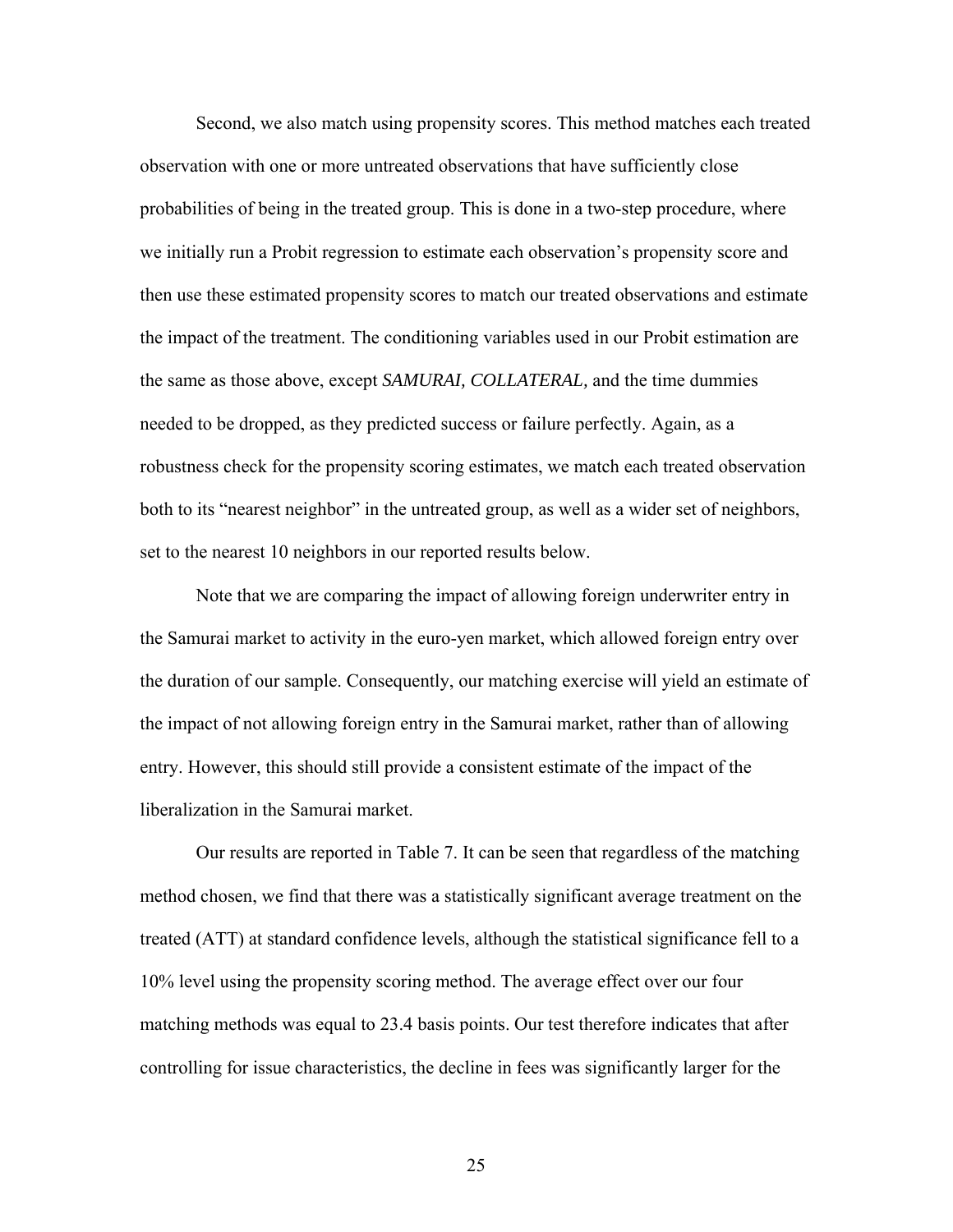treatment group (foreign yen-denominated issuers in the Samurai market) than for the control group (foreign yen-denominated issuers in the euro-yen market). The results therefore indicate that the 1996 liberalization that allowed foreign banks to offer underwriting services in the Samurai bond market led to reduced fees in that market.<sup>10</sup>

 Because the policy intervention concerns the allowance of foreign underwriter participation, we cannot condition on the choice of underwriter prior to 1996. This poses a potential problem for our specification, as we verified above that the choice of underwriter nationality is endogenous to firm characteristics. We therefore provide some robustness analysis by examining the impact of the policy liberalization on the subset of firms that issued under domestic Japanese underwriters. We do this for the same set of conditioning variables in the lower part of Table 7. It can be seen that our results are robust to isolating this sub-sample, as the advent of foreign underwriters is shown to have resulted in a statistically significant decrease in expected fees in four out of the five exercises. The lone exception is the one-to-one propensity scoring specification, which displays a drop in expected fees, but one that is statistically insignificant.

#### **7. Conclusion**

1

This paper examines the impact of foreign participation in underwriting services on Japanese bond markets. We first looked at the determinants and implications of the use of foreign underwriters in the euro-yen and Samurai bond markets. There were

<sup>&</sup>lt;sup>10</sup> We also conducted a number of robustness tests. First, we ran both Mahalonobis matching and one-toone propensity scoring matching with interest rate spreads included. These specifications also indicated that there was a substantial decrease in fees. However, the small sample size resulted in large estimated standard errors, as there were only 16 treated observations meeting our support criteria. Second, we introduced the share of foreign underwriters as an additional conditioning variable and obtained similar statistically significant results as those reported in the text.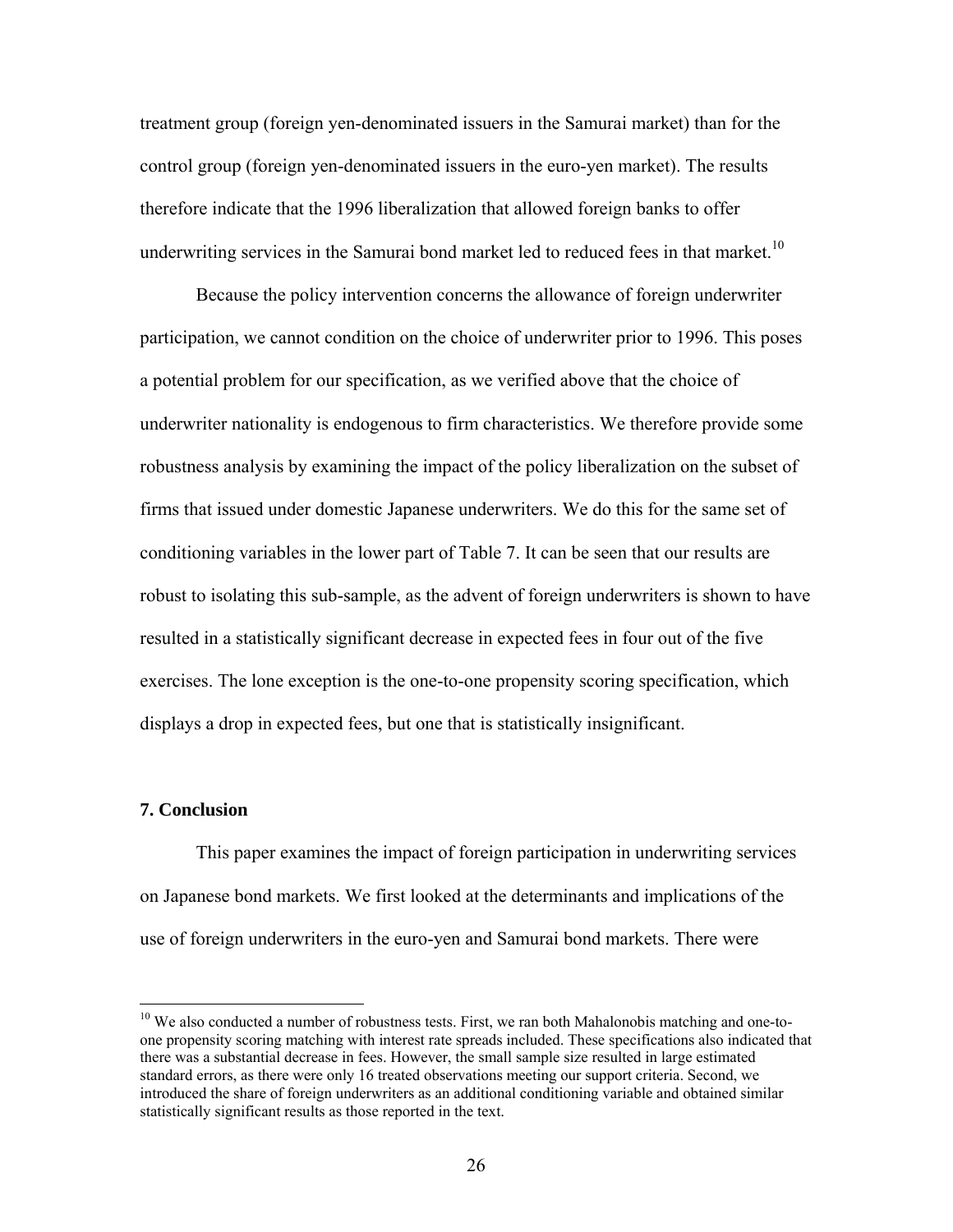notable differences between issues that chose domestic or foreign underwriters. Japanese underwriters are favored by firms that are riskier, seasoned and Japanese, and those with bond issues that are smaller and collateralized. Issuers that are larger, safer and non-Japanese tend to be more likely to choose foreign underwriters in yen-denominated markets. Indeed, while Japanese underwriters were found to charge higher fees on average than their foreign counterparts, we found that after conditioning for issue characteristics and instrumenting for the underwriter nationality decision, Japanese underwriting fees were actually below those of their foreign counterparts.

Still, our results did not necessarily imply that Japanese underwriters were "cheaper," as it is possible that Japanese and foreign underwriters specialized in servicing different types of issuers. Our switching regression results confirmed this possibility, as neither firms that issued with Japanese or foreign underwriters appear to have made an error in their underwriter nationality choice. Instead, our counterfactual analysis predicted that both groups would have faced higher fees had they underwriter nationality.

 Finally, we examine the impact of entry by foreign underwriters in the Japanese bond market, using the test case of the 1996 liberalization of foreign participation in the Japanese Samurai bond market. We conducted a Mahalonobis and propensity scoring matching exercise, using foreign yen-denominated issues in the euro-yen market as a control. Our results provided robust evidence that spreads in the euro-yen market fell after the liberalization.

 Overall, then, our results indicate that there is partial segmentation of the issuer markets served by Japanese and foreign underwriters. On one hand, we find some evidence of segmentation, as both firms issuing with Japanese and foreign underwriters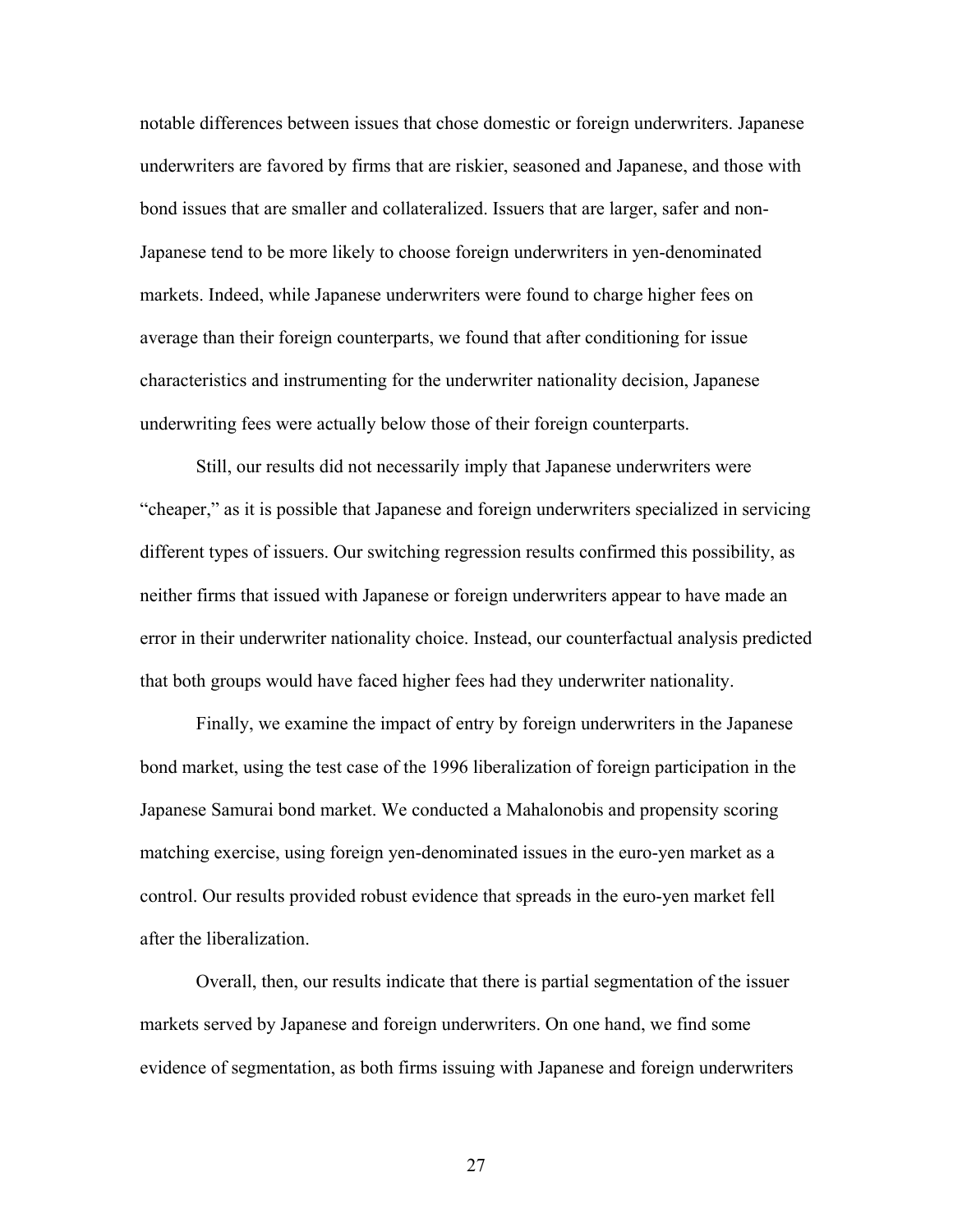appear to have received lower fees than they would have obtained by switching underwriter nationality. However, we also found that allowing entry by foreign underwriters in the Samurai bond market appeared to lead to a statistically significant reduction in underwriting fees, even for the sub-sample of firms that solely issued with Japanese underwriters. This finding suggests that foreign and Japanese underwriters are partly in competition with each other as well, so that the segmentation is incomplete.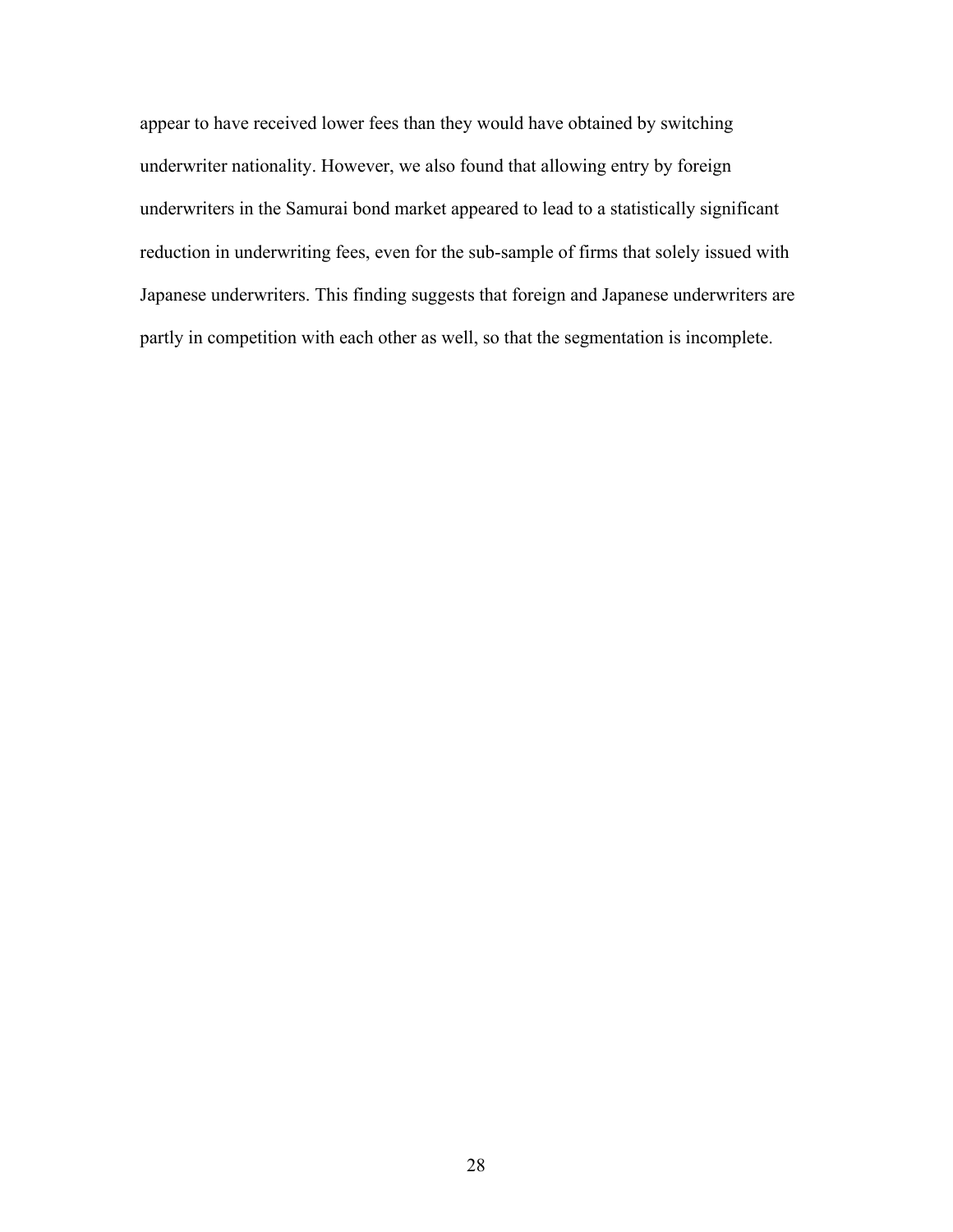#### **References**

- Carter, R. and Manaster, S., 1990. "Initial Public Offerings and Underwriter Reputation, *Journal of Finance,* 45, 1045-1067.
- Carey, M. and Nini, G., 2007. "Is the Corporate Loan Market Globally Integrated? A Pricing Puzzle," *Journal of Finance*, 62, 2969-3007.
- Claessens, S. and Glaessner, T., 1998. "Internationalization of Financial Services in Asia," Policy Research Working Paper #1911, World Bank.
- de Jong, A., Roosenboum, P. and Schramade, W., 2005. "Bond Underwriting Fees and Keiretsu Affiliation in Japan," Manuscript, Rotterdam School of Management, Erasmus University.
- Fang, L.H., 2005. "Investment Bank Reputation and the Price and Quality of Underwriting Services," *Journal of Finance,* 60, 2729-2761.
- Fernando, C.S., Gatchev, V.A. and Spindt, P.A., 2005. "Wanna Dance? How Firms and Underwriters Choose Each Other, *Journal of Finance,* 60, 2437-2468.
- Gande, Amar, Manju Puri, and Anthony Saunders, 1999, "Bank Entry, Competition, and the Market for Corporate Securities Underwriting," *Journal of Financial Economics,* 54, 165-195.
- Goldberg, L, 2006. "The International Exposure of U.S. Banks: Europe and Latin America Compared," in Edwards, S., ed. *Capital Controls and Capital Flows in Emerging Economies: Policies, Practices and Consequences.* NBER and University of Chicago Press, forthcoming.
- Hoshi, Takeo and Anil K. Kashyap, 2001, *Corporate Financing and Governance in Japan,* MIT Press, Cambridge, Massachusetts.
- James, Christopher, 1992, "Relationship-Specific Assets and the Pricing of Underwriter Services, *Journal of Finance,* 47(5), 1865-1885.
- Kim, Dongcheol, Darius Palia, and Anthony Saunders, 2008, "The Impact of Commercial Banks on Underwriting Spreads: Evidence from Three Decades," *Journal of Financial and Quantitative Analysis*, 43(4), 975-1000.
- Kroszner, Randall S. and Raghuram G. Rajan, 1994, "Is the Glass-Steagall Act Justified? A Study of the U.S. Experience with Universal Banking Before 1933," *American Economic Review,* 84(4), 810-832.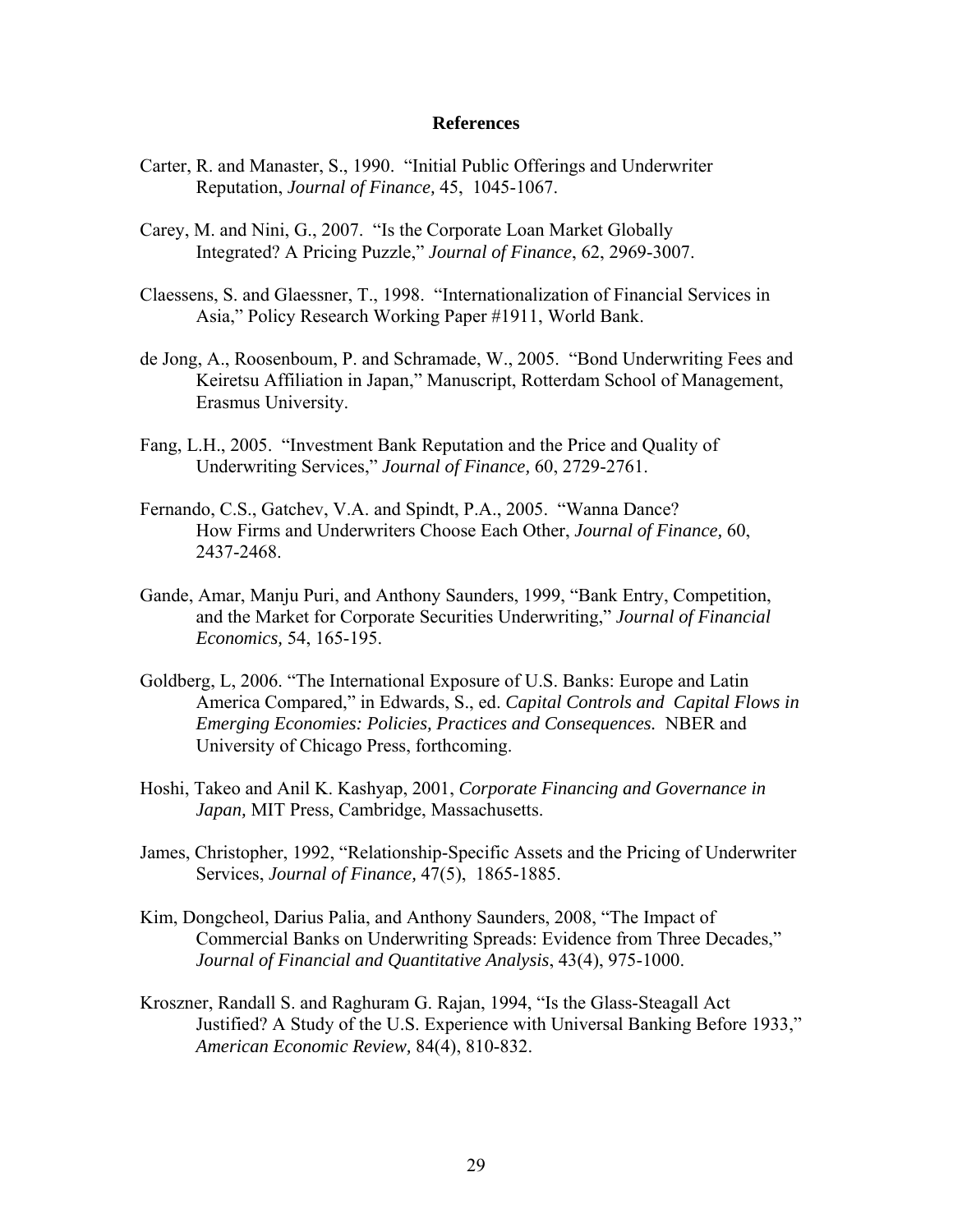- Lopez, Jose A. and Mark M. Spiegel, 2009. "Foreign Intermediation in Japan during the Lost Decade," in Cheung, Y.W. and Wong, K.Y. (eds.) *China and Asia: Economic and Financial Interactions*. London: Routledge Press. Pages 195-214.
- McKenzie, C.R. and Sumiko Takaoka, 2003, "The Impact of Japanese Deregulation on the Euro-Yen Bond Market," in D.A. Post, ed., *MODSIM 2003 International Congress on Modeling and Simulation Proceedings,* vol. 3: Socio-Economic Systems, Modeling and Simulation Society of Australia and New Zealand, Townsville, 1463-1468.
- McKenzie, C.R. and Sumiko Takaoka, 2006, "The Impact of Bank entry in the Japanese Corporate Bond Market," *Journal of Banking and Finance,* 30, 59-83.
- Nishi, Fumiaki and Alexander Vergas, 2007, "Asian Bond Issues in Tokyo: History, Structure and Prospects," BIS Papers, no. 30, 143-167.
- Packer, F., 2000. "Credit Ratings and Spreads in the Samurai Bond Market," in Aoki, M. and Saxonhouse, G.R., eds. *Finance, Governance and Competitiveness in Japan*. Oxford: Oxford University Press.
- Packer, Frank and Elizabeth Reynolds, 1997, "The Samurai bond Market," *Current Issues in Economics and Finance,* 3(8), June, 1-6.
- Peek, J. and Rosengren, E.S., 1997. "The International Transmission of Financial Shocks: The Case of Japan," *American Economic Review,* 87, 495-505.
- Peek, J. and Rosengren, E.S., 2000. "Collateral Damage: Effects of the Japanese Bank Crisis on Real Activity in the United States," *American Economic Review,* 90, 30- 45.
- Pohl, Nicole, 2002, "Foreign Penetration of Japan's Investment Banking Market: Will Japan Experience the Wimbledon Effect?," APARC Research Paper, Stanford University.
- Song, W.L., 2007. "Why Do Some Firms Make Seemingly Inferior Decisions?," Manuscript, Louisiana State University.
- U.S. Treasury Department, 1995. "Measures by the Government of Japan and the Government of the U.S. Regarding Financial Services," Joint Statement by the Government of Japan and the Government of the United States, February 13.
- Yasuda, A., 2005. "Do Bank Relationships Affect the Firm's Underwriter Choice in the Corporate-Bond Market?," *Journal of Finance*, 60, 1259-1292.
- Yasuda, A., 2007. "Bank Relationships and Underwrite Competition: Evidence from Japan," *Journal of Financial Economics*, 86, 369-404.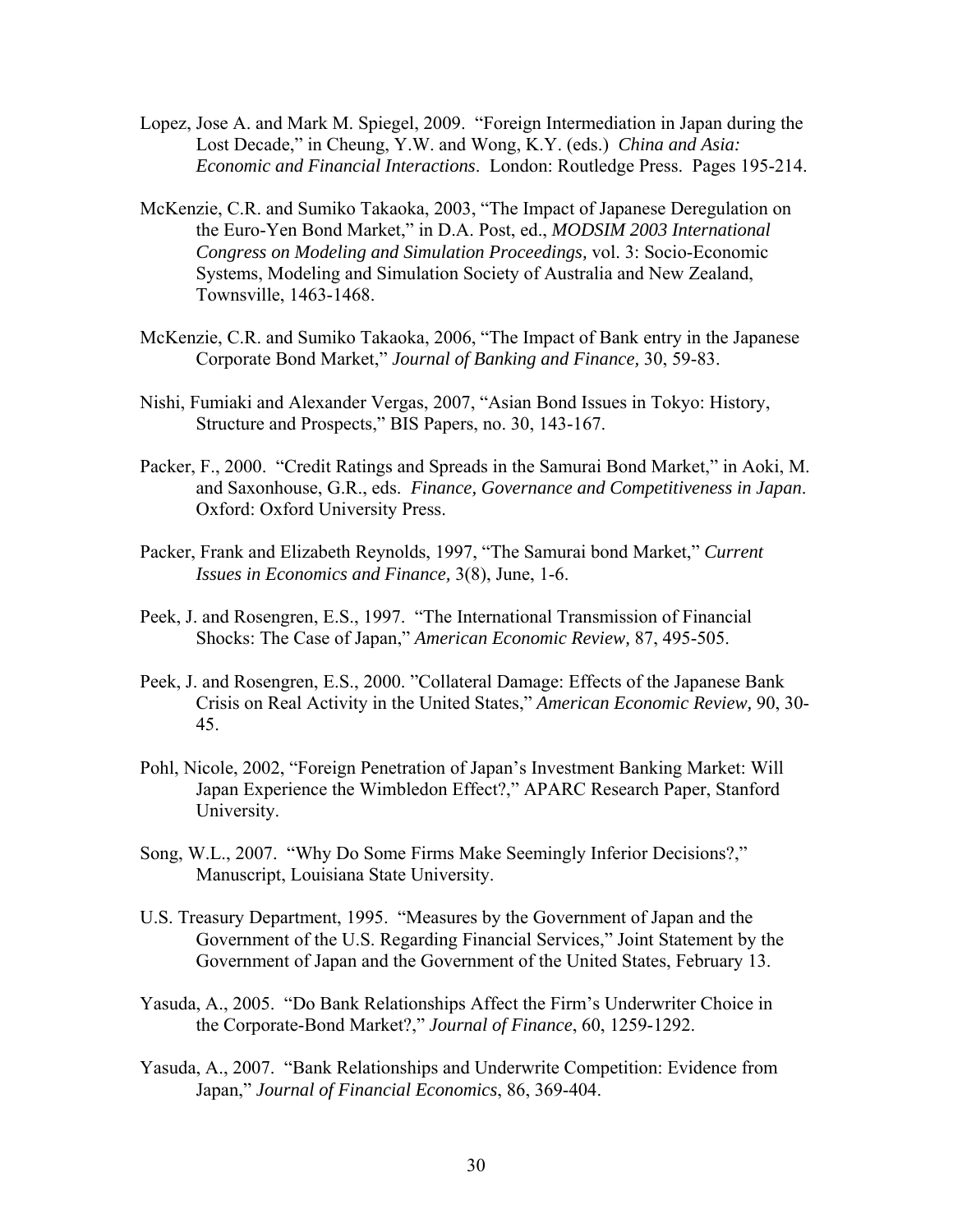|                                           | Euro-yen Market |                  | Samurai Market |                  |
|-------------------------------------------|-----------------|------------------|----------------|------------------|
|                                           | Year $<$ 1996   | Year $\geq$ 1996 | Year < $1996$  | Year $\geq$ 1996 |
| Avg. log of total value of issue          | 17.65           | 16.71            | 19.17          | 19.10            |
| % investment grade                        | 82.59           | 96.64            | 67.73          | 81.82            |
| Avg. years to maturity                    | 6.76            | 10.15            | 6.55           | 5.38             |
| % issuer first time                       | 14.96           | 4.27             | 30.91          | 8.31             |
| Avg. share of top underwriters            | 0.74            | 0.74             | 0.81           | 0.90             |
| Avg. overall share of top<br>underwriters | 0.75            | 0.87             | 0.83           | 0.93             |
| % collateralized                          | 0.68            | 4.63             | 0.45           | $\theta$         |
| Avg. fee                                  | 0.53            | 0.35             | 0.82           | 0.95             |
| Avg. yield                                | 3.37            | 2.43             | 5.09           | 3.93             |
| Avg. Japanese underwriter share<br>$(\%)$ | 0.82            | 0.72             | 0.99           | 0.78             |
| $#$ of issues                             | 2,045           | 5,809            | 220            | 385              |

# **Table 1 Summary statistics**

Note: Monetary values are in current U.S. dollars.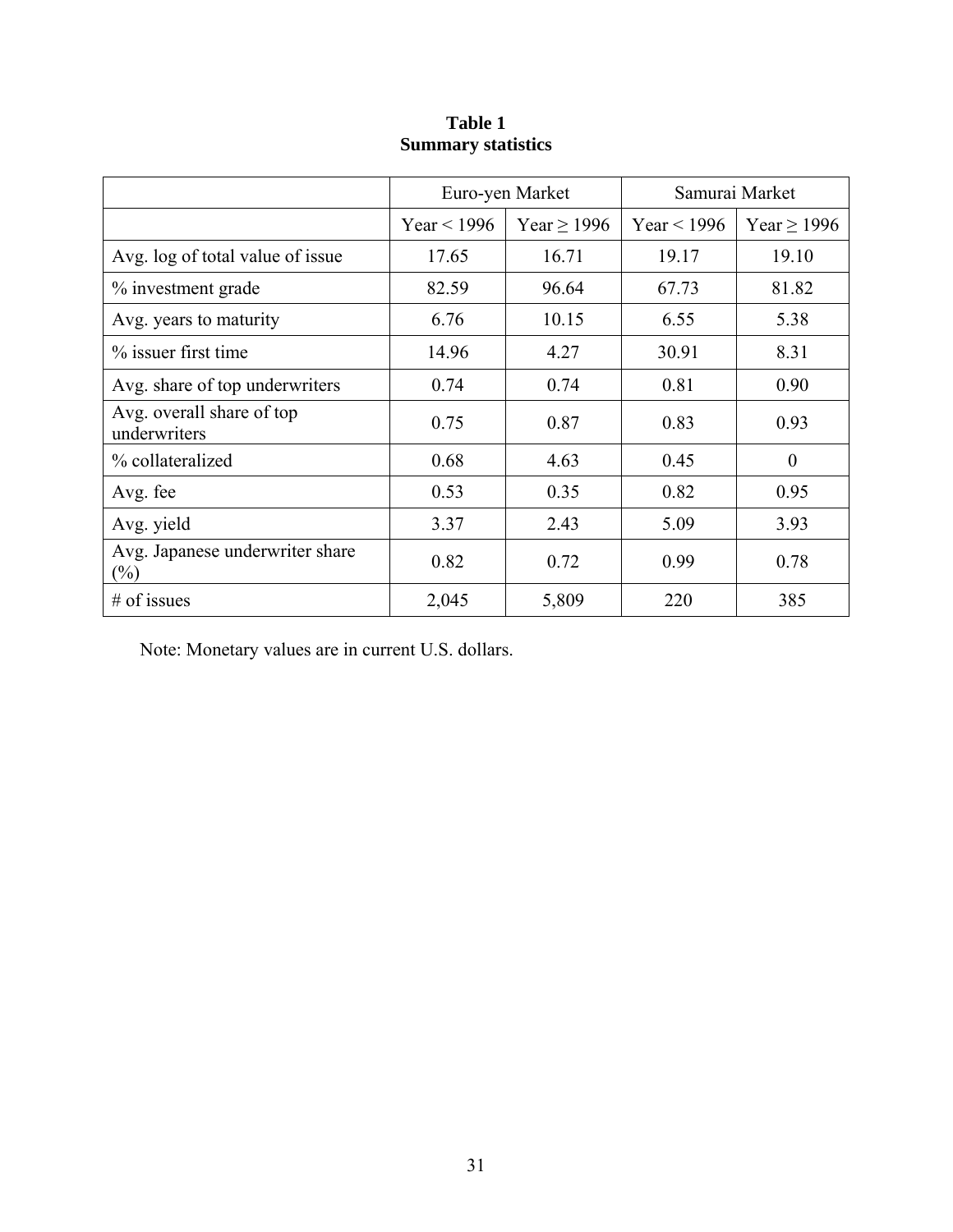| 1770-4001                      |                          |                                  |            |  |  |
|--------------------------------|--------------------------|----------------------------------|------------|--|--|
|                                | Domestic<br>underwriters | Foreign or mixed<br>underwriters | Difference |  |  |
|                                | 16.6                     | 17.4                             | $-0.78***$ |  |  |
| Log of total value             | (0.02)                   | (0.03)                           | (0.04)     |  |  |
| Investment grade               | 0.95                     | 0.97                             | $-0.02***$ |  |  |
|                                | (0.003)                  | (0.004)                          | (0.005)    |  |  |
| Years to maturity              | 11.3                     | 6.2                              | $5.14***$  |  |  |
|                                | (0.14)                   | (0.18)                           | (0.22)     |  |  |
| Issuer first time              | 0.03                     | 0.07                             | $-0.04***$ |  |  |
|                                | (0.003)                  | (0.006)                          | (0.007)    |  |  |
| Collateralized                 | 0.03                     | 0.07                             | $-0.03***$ |  |  |
|                                | (0.003)                  | (0.006)                          | (0.006)    |  |  |
| Underwriter reputation         | 0.80                     | 0.61                             | $0.19***$  |  |  |
|                                | (0.006)                  | (0.01)                           | (0.01)     |  |  |
| Overall underwriter reputation | 0.97                     | 0.75                             | $0.22***$  |  |  |
|                                | (0.003)                  | (0.01)                           | (0.01)     |  |  |
| Fee                            | 0.45                     | 0.27                             | $0.18***$  |  |  |
|                                | (0.009)                  | (0.01)                           | (0.02)     |  |  |
| Yield                          | 2.93                     | 1.72                             | $1.22***$  |  |  |
|                                | (0.03)                   | (0.05)                           | (0.06)     |  |  |
|                                | 1.0                      | 0.02                             | $0.98***$  |  |  |
| Japanese underwriter share     | (0.0)                    | (0.003)                          | (0.003)    |  |  |
| $#$ of issues                  | 4412                     | 1782                             |            |  |  |

**Table 2 Domestic vs. foreign or mixed underwriters of Samuarii and euroyen bonds 1996-2001** 

Note: This table summarizes our database of issuance in the yen-denominated Samurai and euroyen bond markets, but excludes data on issuance in the Japanese domestic bond market. Standard errors are reported in parentheses. \* denotes significance at the 10% level; \*\* denotes significance at the 5% level; and \*\*\* denotes significance at the 1% level.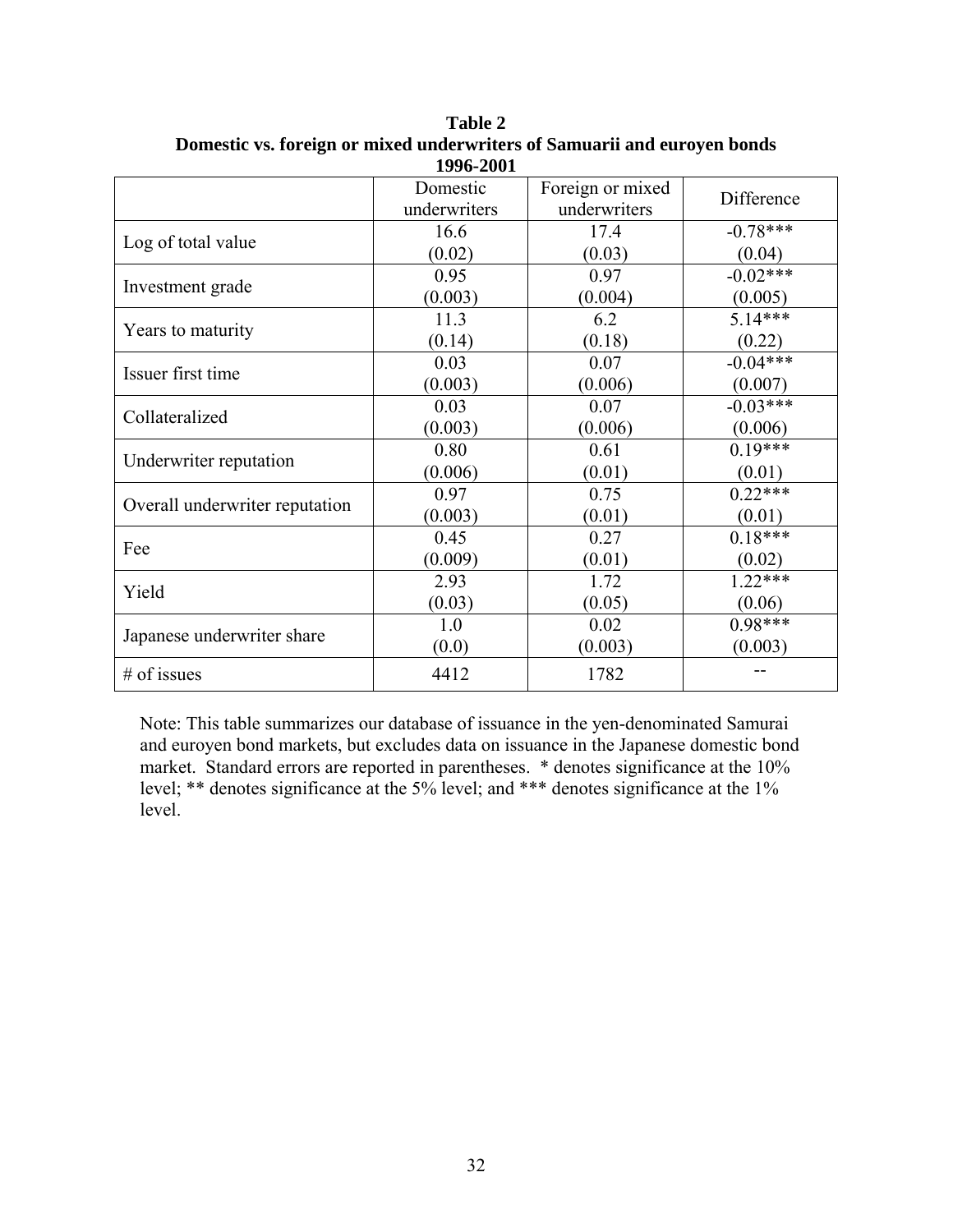# **Table 3 Determinants of Underwriter Nationality**

| bennamen reeninguer omb regression | (1)         | (2)         | (3)         | (4)         |
|------------------------------------|-------------|-------------|-------------|-------------|
| <b>CONSTANT</b>                    | $1.54***$   | $1.44***$   | $1.22***$   | $1.14***$   |
|                                    | (0.11)      | (0.11)      | (0.12)      | (0.12)      |
| <i>JAPANISSUER</i>                 | $0.060***$  | $0.056***$  | $0.14***$   | $0.14***$   |
|                                    | (0.015)     | (0.015)     | (0.020)     | (0.020)     |
| <b>YIELD</b>                       |             |             | $0.035***$  | $0.035***$  |
|                                    |             |             | (0.0078)    | (0.0078)    |
| <b>INVGRADE</b>                    | $-0.061***$ | $-0.064***$ | $-0.061**$  | $-0.064***$ |
|                                    | (0.024)     | (0.023)     | (0.025)     | (0.024)     |
| <b>LTOTVAL</b>                     | $-0.066***$ | $-0.064***$ | $-0.054***$ | $-0.053***$ |
|                                    | (0.0054)    | (0.0054)    | (0.0061)    | (0.0061)    |
| <i><b>LYRSMAT</b></i>              | $0.11***$   | $0.11***$   | $0.12***$   | $0.11***$   |
|                                    | (0.0086)    | (0.0086)    | (0.011)     | (0.011)     |
| <b>COLLATERAL</b>                  | 0.035       | 0.031       | $0.080*$    | $0.074*$    |
|                                    | (0.039)     | (0.039)     | (0.044)     | (0.043)     |
| <b>UNDREP</b>                      | $0.30***$   | $0.083*$    | $0.27***$   | 0.070       |
|                                    | (0.027)     | (0.048)     | (0.028)     | (0.053)     |
| <b>OVERUNDREP</b>                  |             | $0.29***$   |             | $0.26***$   |
|                                    |             | (0.054)     |             | (0.060)     |
| <b>UNSEASONED</b>                  | $-0.013$    | $-0.023$    | 0.011       | 0.0042      |
|                                    | (0.032)     | (0.031)     | (0.032)     | (0.031)     |
| <b>SAMURAI</b>                     | $0.22***$   | $0.21***$   | $0.17***$   | $0.17***$   |
|                                    | (0.025)     | (0.025)     | (0.027)     | (0.027)     |
| No. Obs.                           | 3069        | 3069        | 2462        | 2462        |
| $R^2$                              | 0.29        | 0.30        | 0.31        | 0.32        |

# **Dependent variable: Share of Japanese underwriters Estimation technique: OLS regression**

Note: Ordinary least squares regression of determinant of share of Japanese underwriters, with robust standard errors in parentheses. Year dummies have been estimated, but are not reported.

Standard errors are reported in parentheses. \* denotes significance at the 10% level; \*\* denotes significance at the 5% level; and \*\*\* denotes significance at the 1% level.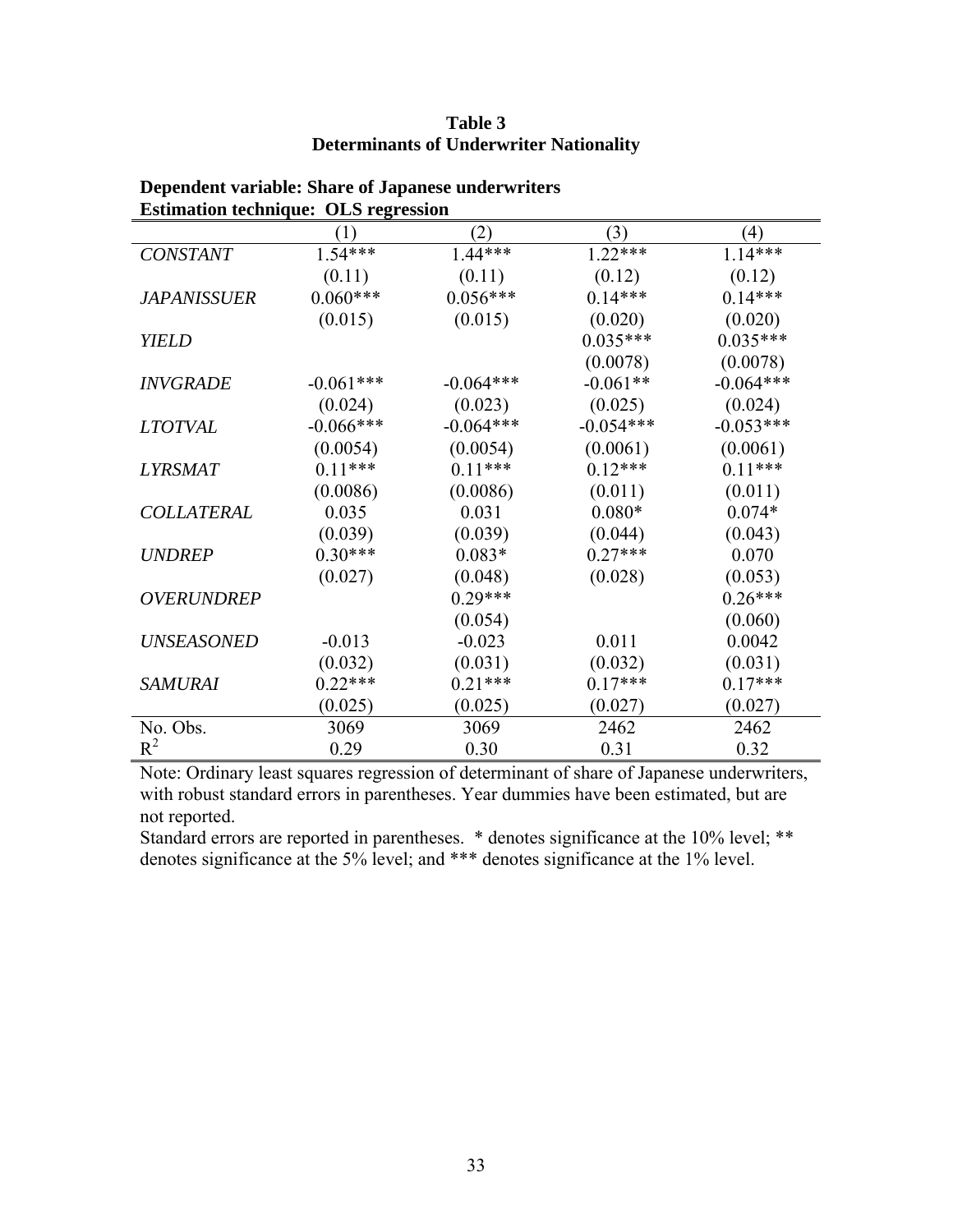# **Table 4 Determinants of Underwriting Fees**

| Estimation technique. Tv Tegression | (1)        | (2)        | (3)       | (4)       |
|-------------------------------------|------------|------------|-----------|-----------|
| <b>CONSTANT</b>                     | $6.12***$  | $6.05***$  | 0.72      | 0.68      |
|                                     | (1.80)     | (1.87)     | (0.49)    | (0.48)    |
| <i><b>JSHARE</b></i>                | $-3.93***$ | $-4.17***$ | $-0.75**$ | $-0.76**$ |
|                                     | (1.05)     | (1.17)     | (0.30)    | (0.30)    |
| <b>YIELD</b>                        |            |            | $0.14***$ | $0.14***$ |
|                                     |            |            | (0.019)   | (0.019)   |
| <b>INVGRADE</b>                     | $-0.18$    | $-0.20$    | 0.032     | 0.029     |
|                                     | (0.13)     | (0.14)     | (0.044)   | (0.045)   |
| <i>LTOTVAL</i>                      | $-0.23***$ | $-0.24***$ | $-0.016$  | $-0.016$  |
|                                     | (0.076)    | (0.082)    | (0.019)   | (0.019)   |
| <b>LYRSMAT</b>                      | $0.39***$  | $0.41***$  | $-0.055$  | $-0.055$  |
|                                     | (0.11)     | (0.12)     | (0.048)   | (0.048)   |
| <b>COLLATERAL</b>                   | 0.083      | 0.073      | 0.0086    | 0.0055    |
|                                     | (0.16)     | (0.17)     | (0.067)   | (0.066)   |
| <b>UNDREP</b>                       | $1.28***$  | $0.41*$    | $0.29***$ | $0.16***$ |
|                                     | (0.34)     | (0.22)     | (0.087)   | (0.053)   |
| OVERUNDREP                          |            | $1.26***$  |           | $0.18*$   |
|                                     |            | (0.41)     |           | (0.10)    |
| <b>UNSEASONED</b>                   | $-0.11$    | $-0.16$    | $-0.0028$ | $-0.0075$ |
|                                     | (0.14)     | (0.15)     | (0.048)   | (0.048)   |
| <b>SAMURAI</b>                      | $1.27***$  | 1.29***    | $0.41***$ | $0.41***$ |
|                                     | (0.22)     | (0.23)     | (0.082)   | (0.081)   |
| No. Obs.                            | 3069       | 3069       | 2462      | 2462      |
| $R^2$                               |            |            | 0.084     | 0.076     |

**Dependent variable: Underwriter fees/total values of issue (%) Estimation technique: IV regression** 

Note: IV estimation of underwriter fees, with robust standard errors in parentheses. Year dummies have been estimated, but are not reported.

Standard errors are reported in parentheses. \* denotes significance at the 10% level; \*\* denotes significance at the 5% level; and \*\*\* denotes significance at the 1% level.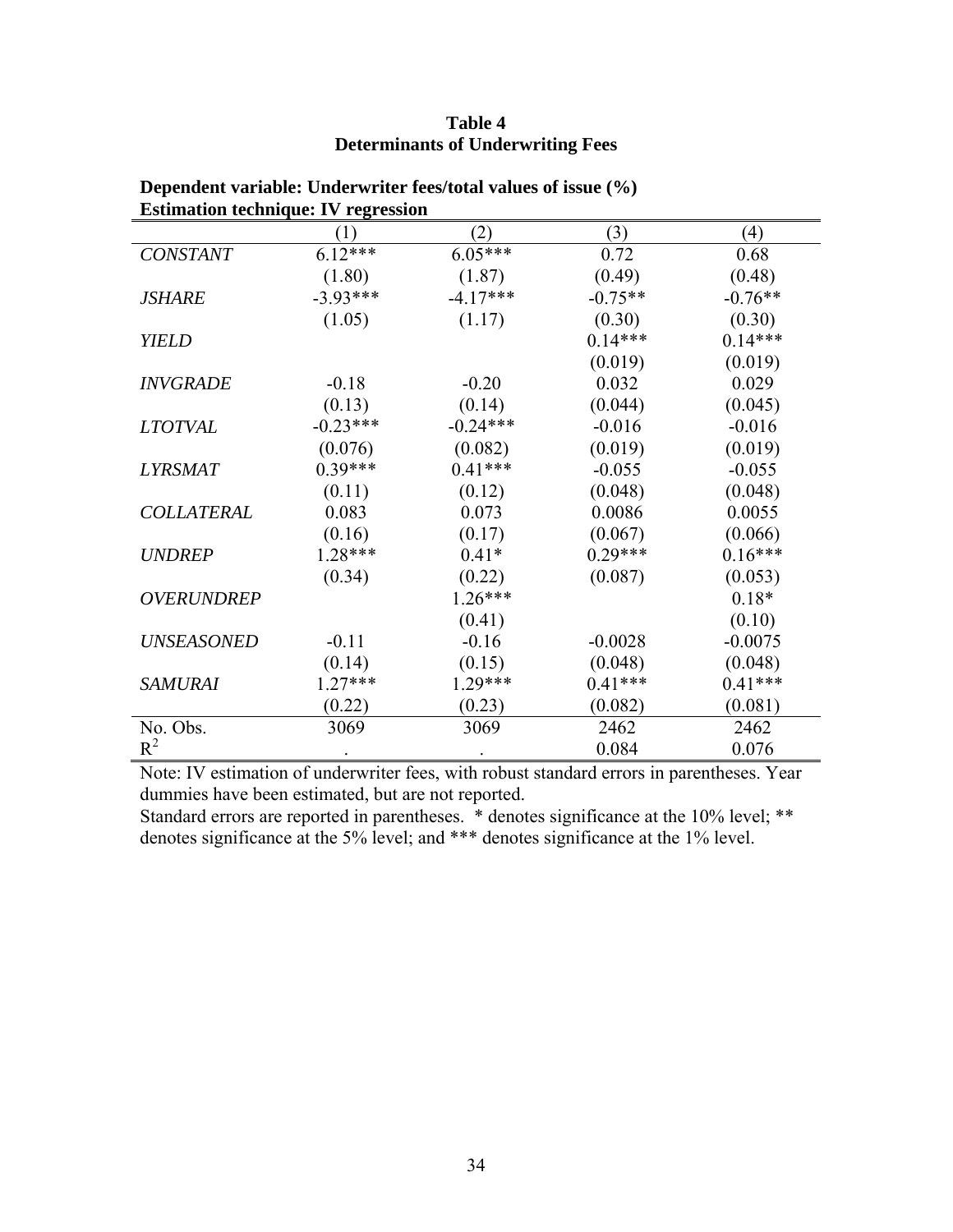|                    | Pr(Japanese  | Fees charged | Fees charged |
|--------------------|--------------|--------------|--------------|
|                    | underwriter) | by Japanese  | by foreign   |
|                    |              | underwriters | underwriters |
| <b>CONSTANT</b>    | $3.72***$    | $-0.74***$   | 0.049        |
|                    | (0.51)       | (0.13)       | (0.25)       |
| <i>JAPANISSUER</i> | $0.55***$    |              |              |
|                    | (0.088)      |              |              |
| <b>YIELD</b>       | $0.18***$    | $0.092***$   | $0.22***$    |
|                    | (0.021)      | (0.0043)     | (0.0089)     |
| <b>INVGRADE</b>    | $-0.30**$    | $0.17***$    | 0.030        |
|                    | (0.15)       | (0.031)      | (0.062)      |
| <b>LTOTVAL</b>     | $-0.27***$   | $0.056***$   | $-0.0062$    |
|                    | (0.026)      | (0.0074)     | (0.014)      |
| <i>LYRSMAT</i>     | $0.46***$    | $-0.16***$   | $-0.10***$   |
|                    | (0.045)      | (0.012)      | (0.020)      |
| COLLATERAL         | $0.28*$      | $-0.093**$   | $-0.10*$     |
|                    | (0.17)       | (0.045)      | (0.059)      |
| <b>UNDREP</b>      | $0.87***$    | 0.044        | $0.076**$    |
|                    | (0.096)      | (0.034)      | (0.034)      |
| UNSEASONED         | 0.095        | 0.0049       | 0.0034       |
|                    | (0.14)       | (0.038)      | (0.044)      |
| <b>SAMURAI</b>     | $0.61***$    | $0.35***$    | 0.050        |
|                    | (0.12)       | (0.029)      | (0.042)      |
| N                  |              |              | 2462         |
| r2                 |              |              |              |

# **Table 5 Endogenous Switching Regression Results for Fees on Euroyen and Samurai Bonds after 1995**

Note: Endogenous switching regression of underwriting fees in the euroyean and Samuarii bond markets. Year dummies have been estimated, but are not reported. Standard errors are reported in parentheses. \* denotes significance at the 10% level; \*\* denotes significance at the 5% level; and \*\*\* denotes significance at the 1% level.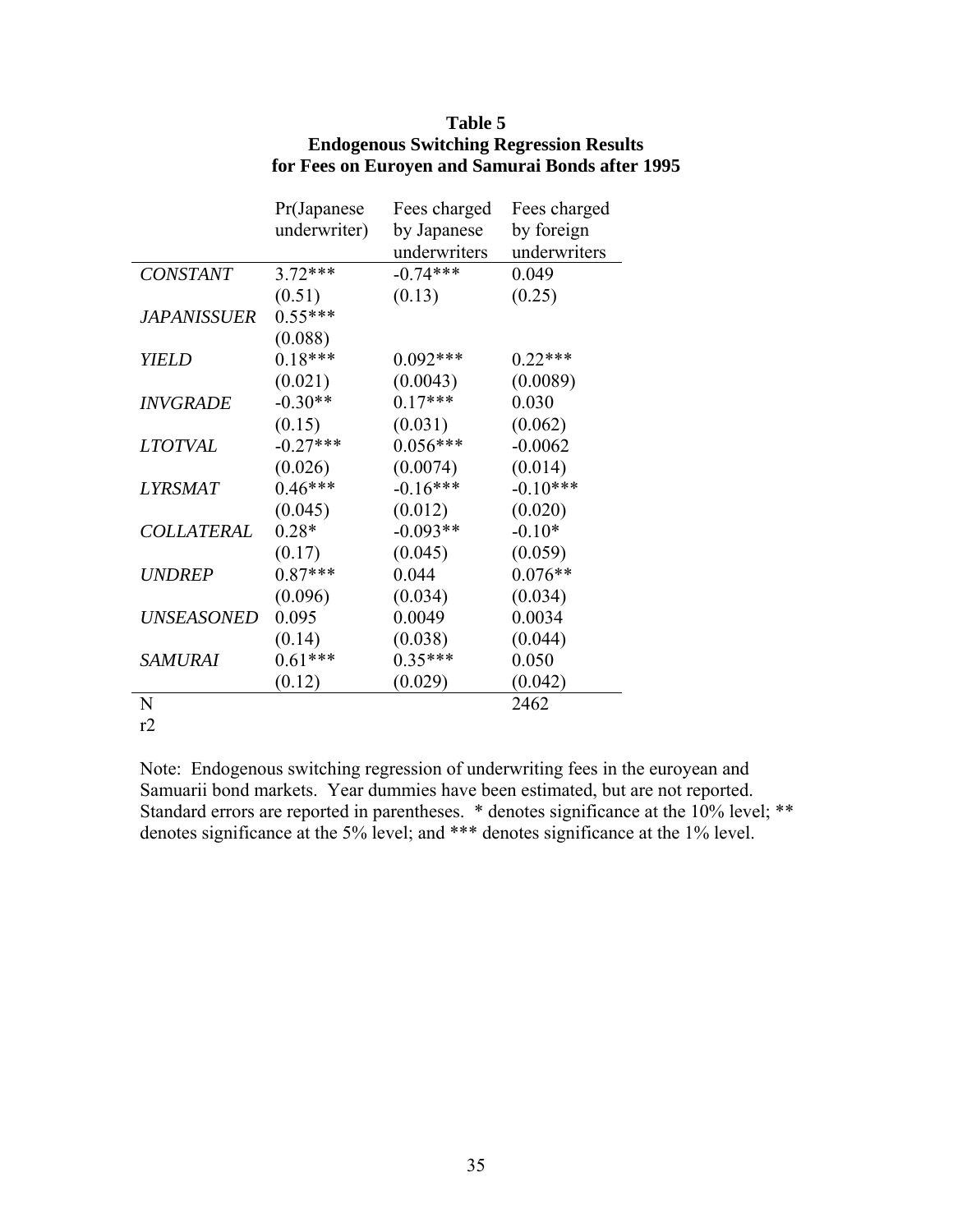**Table 6 Counterfactual analysis of underwriting fees in the Samurai and euroyen bond markets**

|                 |                    | <b>Fees</b>       |                               |           |  |
|-----------------|--------------------|-------------------|-------------------------------|-----------|--|
|                 |                    | (in basis points) |                               |           |  |
| <b>Borrower</b> | <b>Underwriter</b> | <b>Actual</b>     | Counter-<br><b>Difference</b> |           |  |
| type            | nationality        |                   | factual                       |           |  |
| All             | Foreign            | 50.935            | 63.632                        | 12.696*** |  |
|                 | Japanese           | 38.089            | 56.575                        | 18.485*** |  |
| Japanese        | Foreign            | 29.214            | 39.942                        | 10.727*** |  |
|                 | Japanese           | 18.992            | 40.504                        | 21.512*** |  |
| Foreign         | Foreign            | 62.918            | 76.700                        | 13.782*** |  |
|                 | Japanese           | 42.014            | 59.877                        | 17.863*** |  |
| Seasoned        | Foreign            | 50.362            | 63.590                        | 13.228*** |  |
|                 | Japanese           | 38.884            | 57.011                        | 18.127*** |  |
| Unseasoned      | Foreign            | 63.138            | 64.526                        | 1.388     |  |
|                 | Japanese           | 28.119            | 51.101                        | 22.982*** |  |
| Low             | Foreign            | 47.827            | 61.117                        | 13.290*** |  |
| reputation      |                    |                   |                               |           |  |
| underwriter     |                    |                   |                               |           |  |
|                 | Japanese           | 35.837            | 54.650                        | 18.813*** |  |
| High            | Foreign            | 51.140            | 63.797                        | 12.657*** |  |
| reputation      |                    |                   |                               |           |  |
| underwriter     |                    |                   |                               |           |  |
|                 | Japanese           | 38.948            | 57.308                        | 18.360*** |  |

Note: Counterfactual analysis of underwriting fees in the Samurai and euroyen bond markets based on endogenous switching regression techniques.

\* denotes significance at the 10% level; \*\* denotes significance at the 5% level; and \*\*\* denotes significance at the 1% level.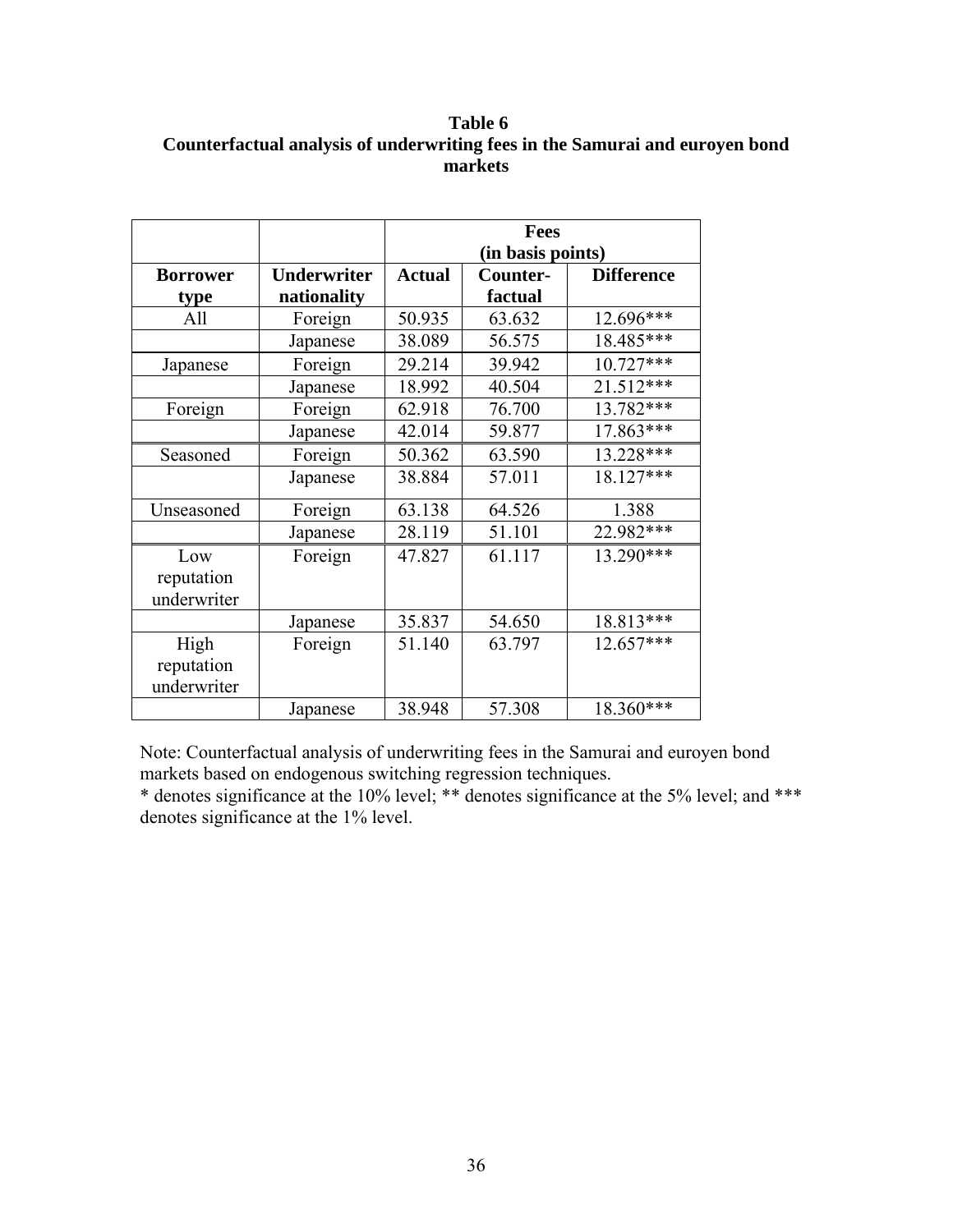| Table 7                                           |  |
|---------------------------------------------------|--|
| <b>Impact of liberalization in Samurai market</b> |  |

|            | Unmatched | Mahalanobis<br>match | Mahalanobis<br>match<br>Reduced<br>caliper | Propensity<br>scoring<br>one-to-one | Propensity<br>scoring<br>Nearest<br>neighbor |
|------------|-----------|----------------------|--------------------------------------------|-------------------------------------|----------------------------------------------|
| Treated    | 0.82      | 0.82                 | 0.86                                       | 0.82                                | 0.82                                         |
| Controls   | 0.52      | 0.50                 | 0.48                                       | 0.72                                | 0.75                                         |
| Difference | $0.30***$ | $0.32***$            | $0.38***$                                  | $0.10*$                             | $0.07*$                                      |
| S.E.       | 0.03      | 0.09                 | 0.10                                       | 0.06                                | 0.04                                         |
| T-stat     | 8.77      | 3.65                 | 3.81                                       | 1.79                                | 1.68                                         |
| Untreated  | 2190      | 2190                 | 2190                                       | 2190                                | 2190                                         |
| Treated    | 211       | 211                  | 188                                        | 211                                 | 211                                          |

 **Dependent Variable: Underwriting fees** 

Note: Difference-in-differences matching exercise.

\* denotes significance at the 10% level; \*\* denotes significance at the 5% level; and \*\*\* denotes significance at the 1% level.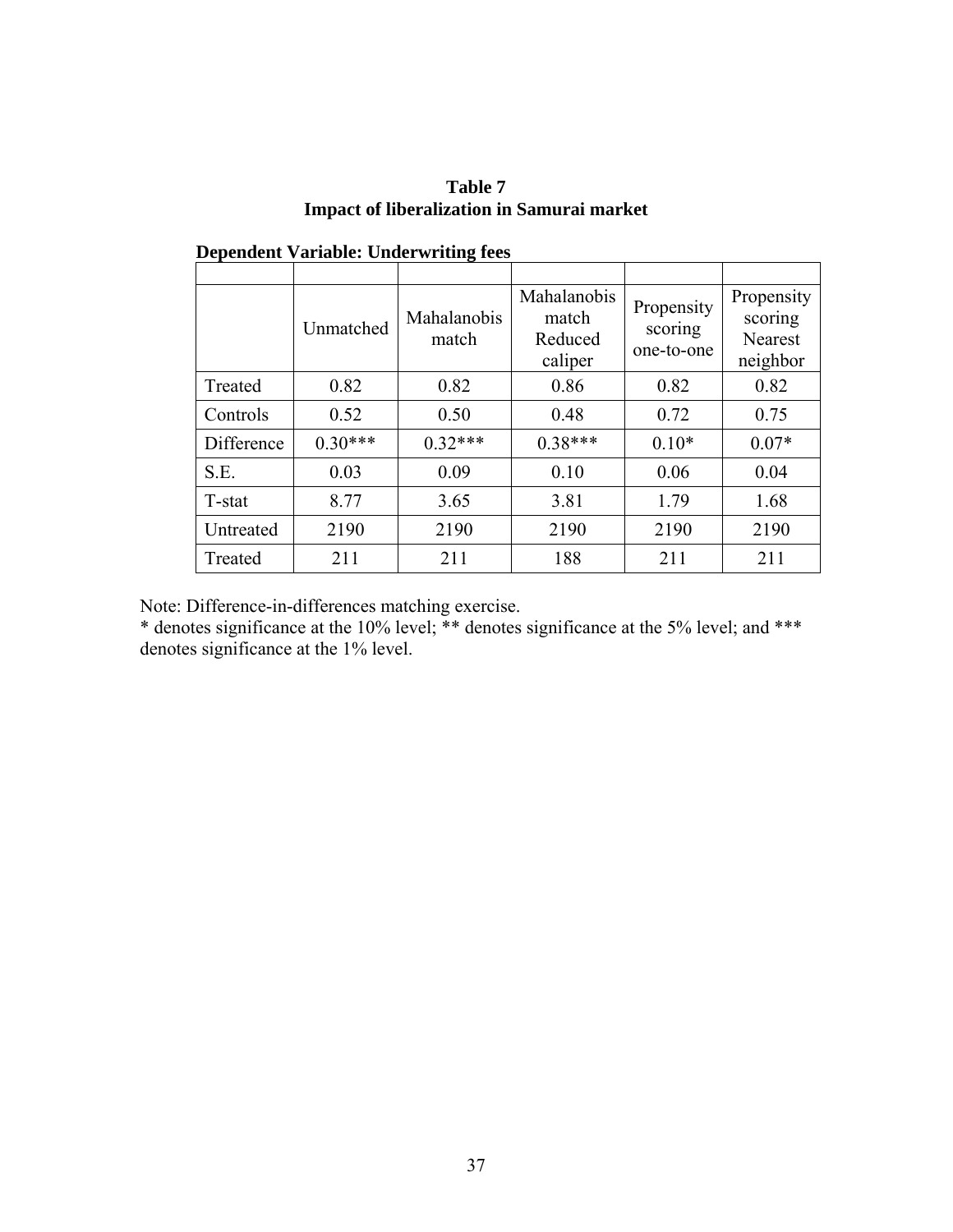